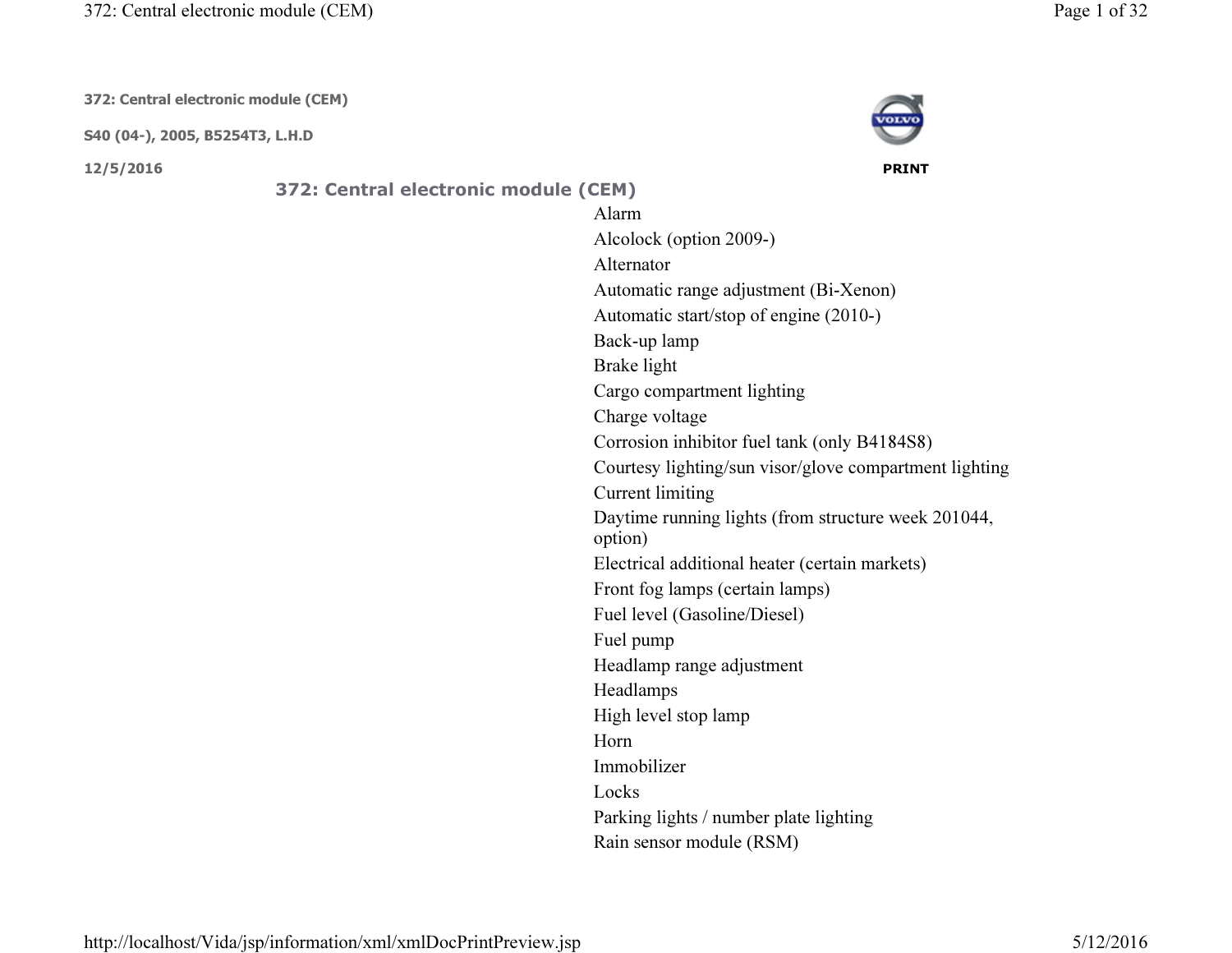| Rear demist                                                                                                     |
|-----------------------------------------------------------------------------------------------------------------|
| Rear fog lamp                                                                                                   |
| Seat belt reminder                                                                                              |
| Sunroof operation                                                                                               |
| Tire pressure warning (TPMS)                                                                                    |
| Turn signal lamps / Hazard warning signal flashers                                                              |
| Wiper/washers for the windshield/rear window/ headlights                                                        |
|                                                                                                                 |
| <b>Function</b>                                                                                                 |
| <b>Alarm</b>                                                                                                    |
| See Design and Function, Alarm.                                                                                 |
|                                                                                                                 |
| <b>Locks</b>                                                                                                    |
|                                                                                                                 |
| See Design and Function, Central locking.                                                                       |
| <b>Immobilizer</b>                                                                                              |
|                                                                                                                 |
| See Design and Function, Immobilizer/start inhibition.                                                          |
|                                                                                                                 |
| Alcolock (option 2009-)                                                                                         |
|                                                                                                                 |
| See Design and Function, Alcohol Analysing Start<br>Inhibitor.                                                  |
|                                                                                                                 |
| Automatic start/stop of engine (2010-)                                                                          |
|                                                                                                                 |
| See Design and Function, Automatic start/stop of engine<br>(2010-, only on vehicles with the function automatic |
| start/stop of engine)                                                                                           |
|                                                                                                                 |
| <b>Alternator</b>                                                                                               |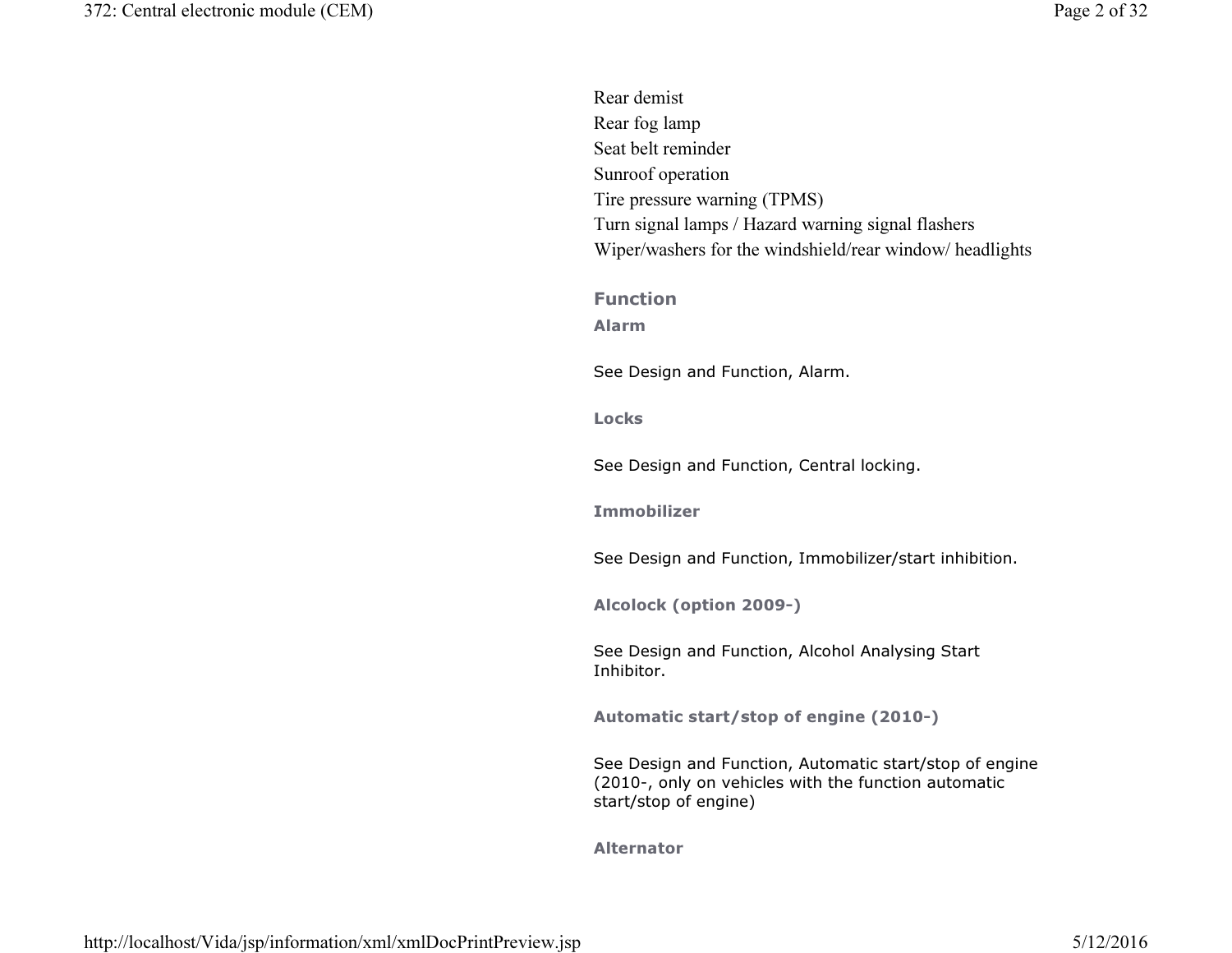

See Design and Function, Generator (GEN) and Design and Function, Engine control module (ECM).

See also Design and Function, Regenerating brake energy (2010-).

Current limiting



Central electronic module (CEM) (4/56) communicates with the engine control module (ECM) (4/46) on the controller area network (CAN) The engine control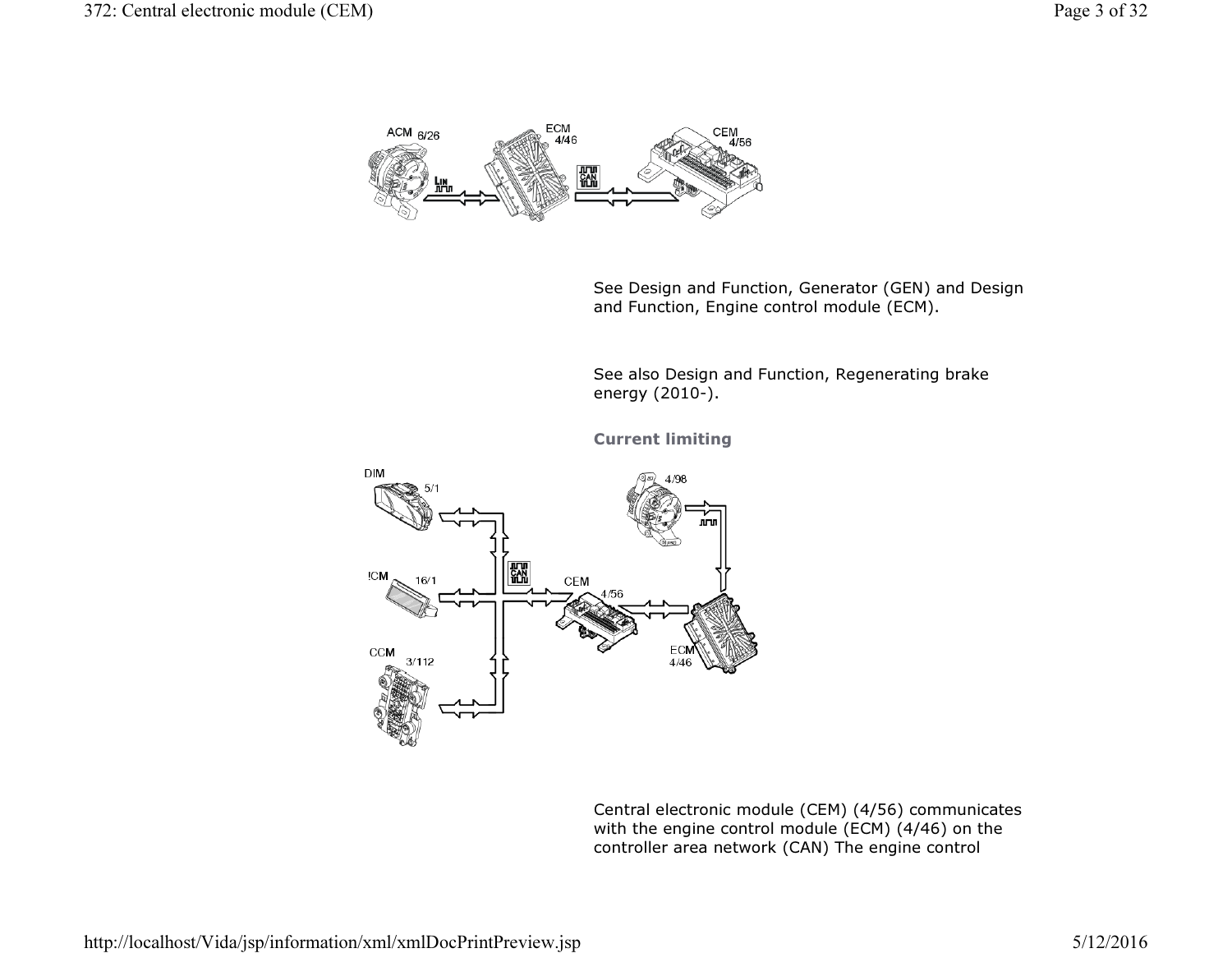module (ECM) communicates with alternator control module (ACM) (4/98). In this way the central electronic module (CEM) receives information about how much current the generator produces and how much current can be used for the various loads in the vehicle. Under certain conditions the generator cannot produce enough current for those loads which are connected. The central electronic module (CEM) communicate with the with climate control module (CCM) (3/112) which then completely or partially switches off the followingloads.

- electrical additional heater
- rear demist
- $\blacksquare$  electrically heated seats
- heated door mirrors.

The central electronic module (CEM) also transmits a request via the Control area network (CAN) to the engine control module (ECM) to increase the engine idle speed.

When the engine is not running all current is taken from the battery. There are a number of different loads which can be activated when the engine is not running. For example the infotainment system. The central electronic module (CEM) continuously monitors the voltage level of the battery. When the voltage level is too low the central electronic module (CEM) transmits information to the infotainment control module (ICM) (16/1) which then shuts off the infotainment system. In the event ofa fault, the central electronic module (CEM) transmits data via the Control area network (CAN) to the driver information module (DIM) (5/1) which displays a text message to the user.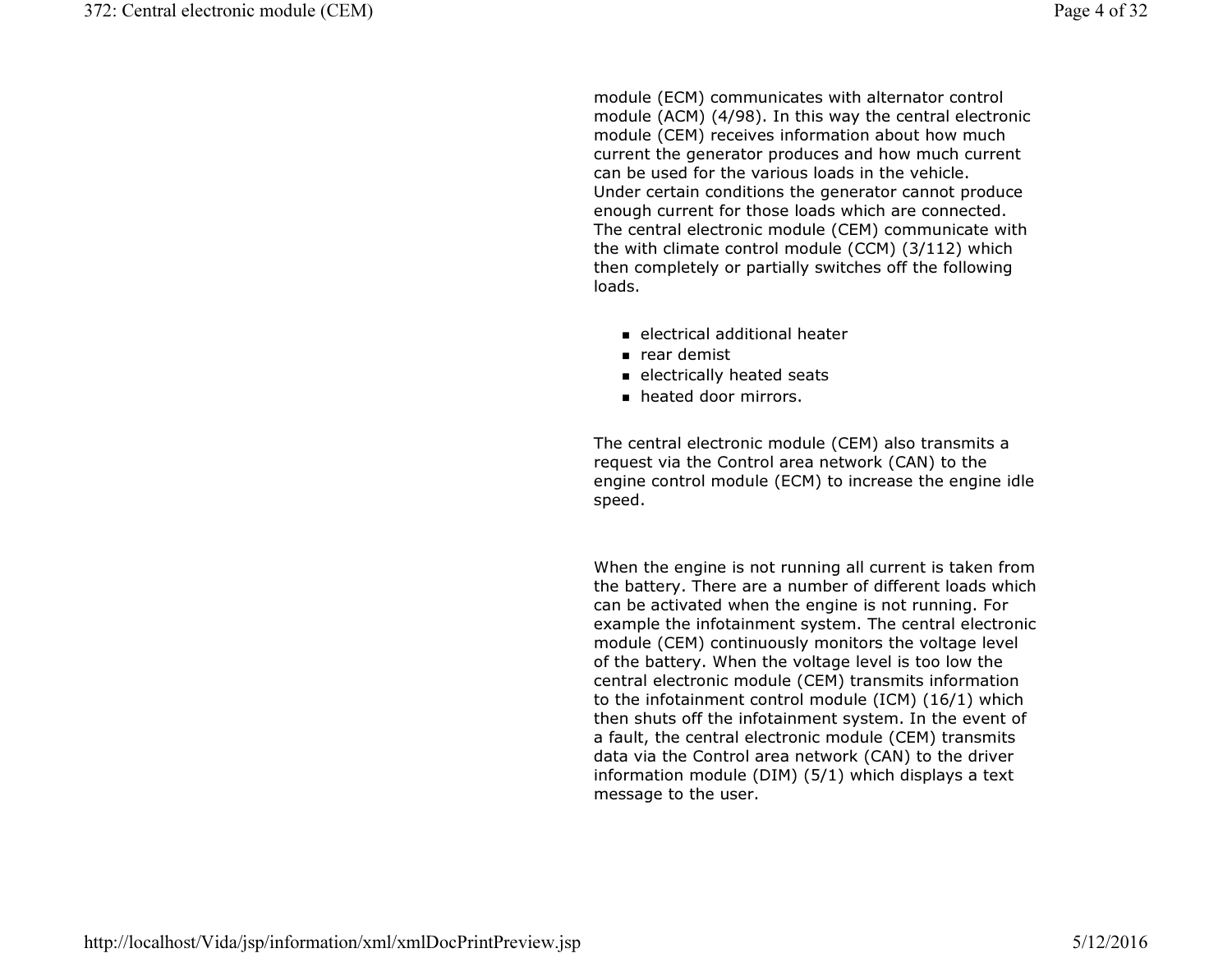If the infotainment system used in key position II, when the engine is not running, the information is sent to the driver information module (DIM). A message is displayed if the infotainment system is switched off for2 minutes.

See also Design and Function, Activating automatic start/stop of engine (2010-, only on vehicles with the function automatic start/stop of engine)



## Charge voltage

To charge the battery optimally the central electronic module (CEM) calculates the output voltage from the generator (GEN) using the temperature of the battery. The alternator control module (ACM) controls the output voltage, depending on the control from the central electronic module (CEM). See the illustration above. In some driving conditions for example, the engine control module (ECM) is able to affect generator (GEN) control, whereby the output voltage will deviate from the above.

See also Design and Function, Regenerating brake energy (2010-).

Headlamps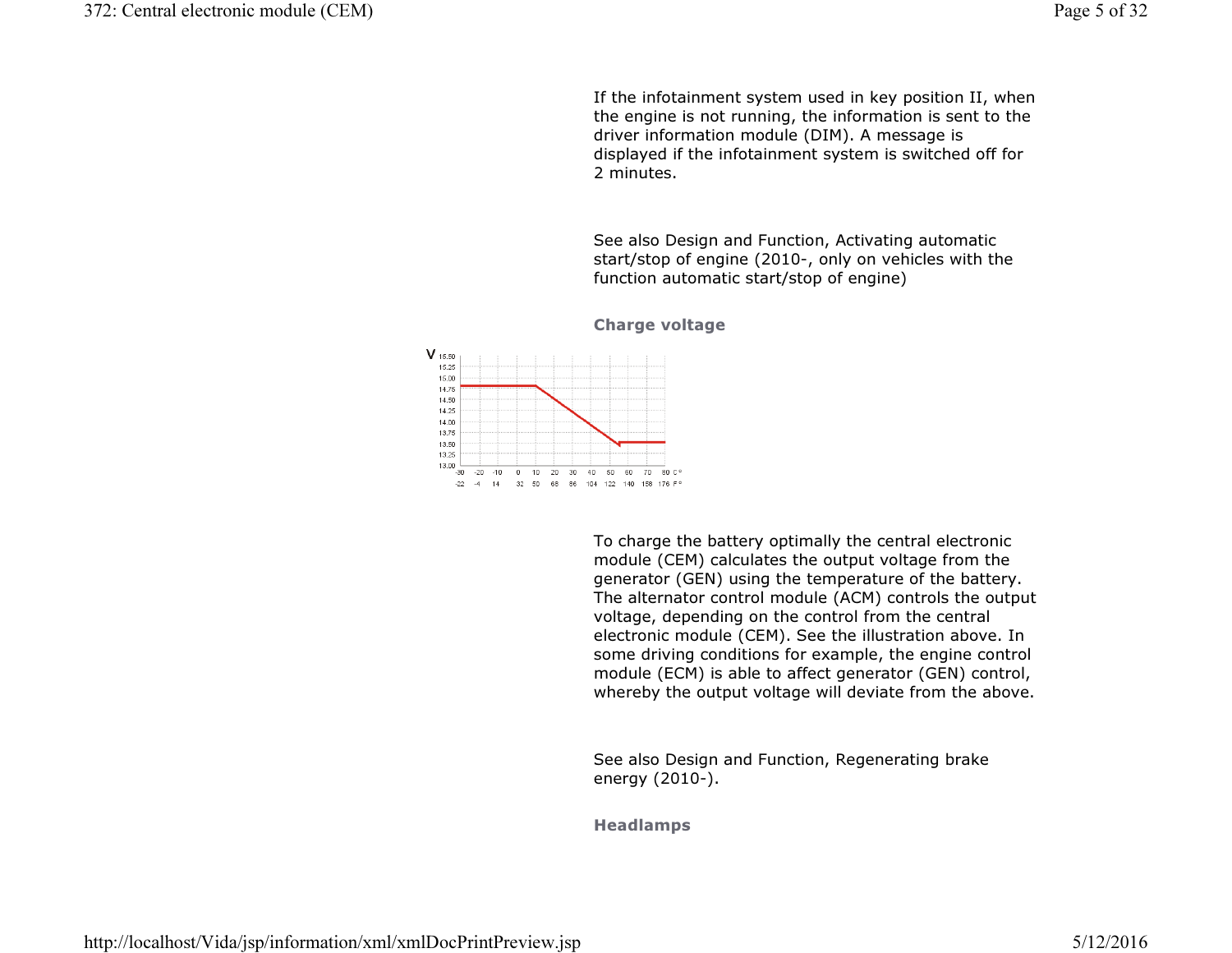

Depending on the position of the knob in the light switch module (LSM) (3/111), the module transmits a request to the central electronic module (CEM) to switch on low beam. Central electronic module (CEM) (4/56) supplies power to the low beam directly via an output. The level of the supply voltage to the low beam is controlled using pulse width modulation of the central electronic module (CEM). This means that the average value of the voltage level to the low beam does not exceed 13.2 V, despite the fact that the supply voltage may be higher.

 To change to high beam, the left-hand control stalk (3/133) is pulled towards the steering wheel. The control area network (CAN) signal from the steering wheel module (SWM) (3/254) is transmitted to the central electronic module (CEM) which activates the high beam relay (2/63) and supplies power to the high beam. For Bi-Xenon lamps, the position of the reflector is also changed so that the Xenon lamp is on at high beam.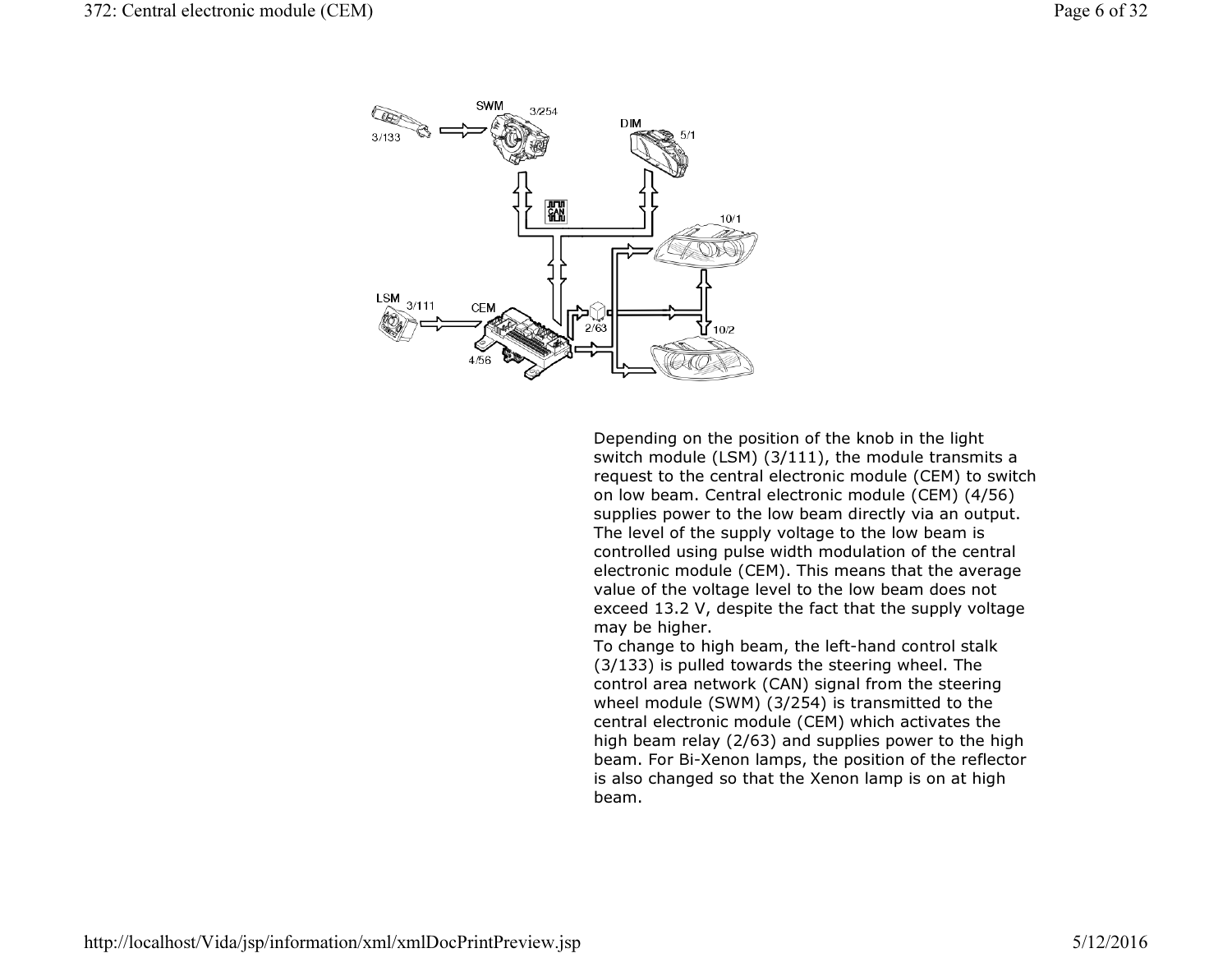The central electronic module (CEM) also transmits a CAN signal to the driver information module (DIM) (5/1) to light the indicator lamp for high beam.

There is a Limp Home function which ensures that low beam still works if there is a fault in the control area network (CAN). For Bi-Xenon lamps the beam is then set to the shortest range.

For more information about Bi-Xenon lights, see Design and Function, GDL-lights/Design and Function, Headlamp Control Module (HCM) (S40/V50 2008-).

For more information on Bi-Xenon lights: S40/V50:

 See: Design and Function - GDL-lights (-200719). See: Design and Function, Headlamp Control Module (HCM) (200720-).

# C30/C70:

 See: Design and Function, GDL-lights (-200945). See: Design and Function, Headlamp Control Module (HCM) (200946-).

Parking lights / number plate lighting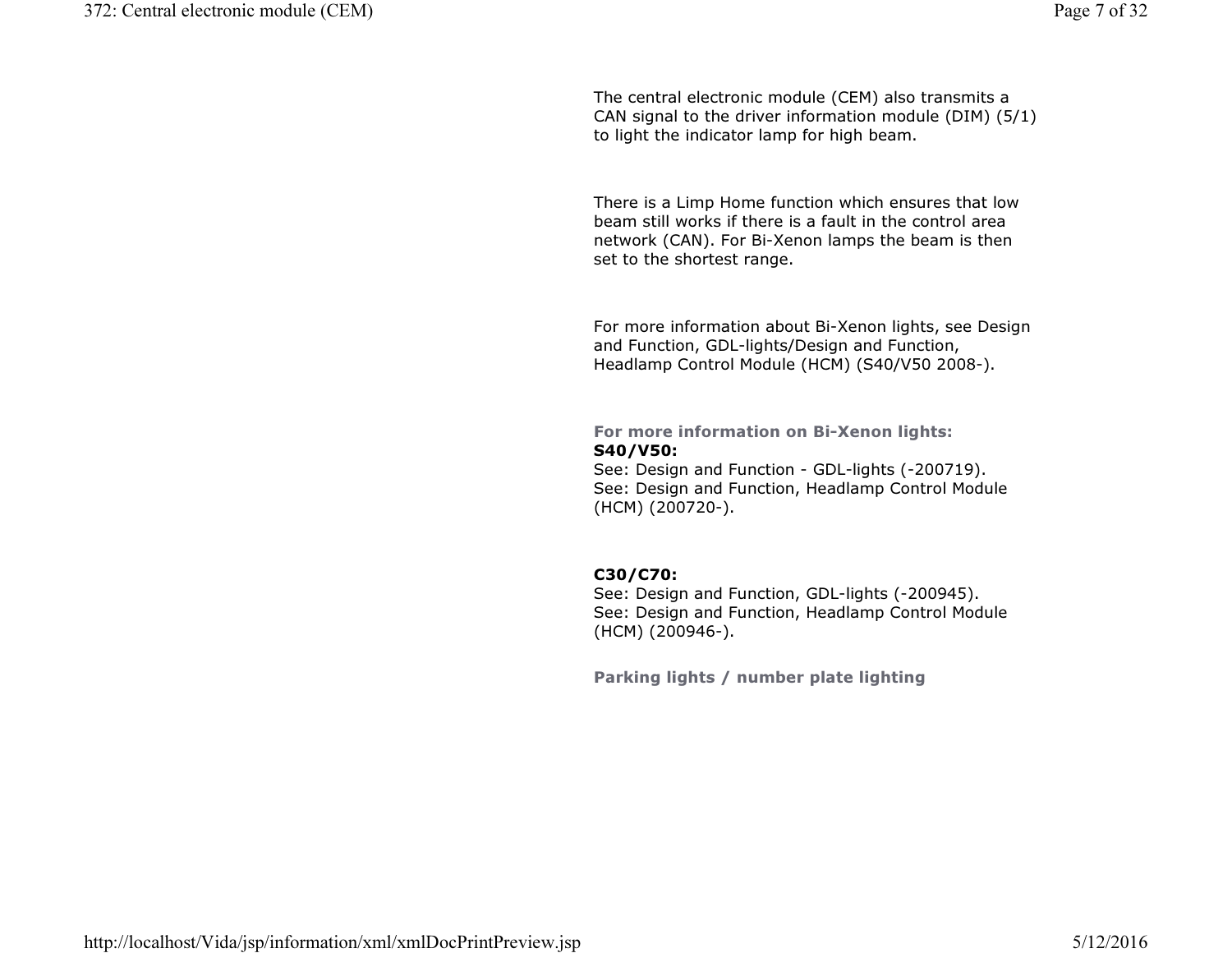

The parking lamps (10/11-12, 10/44-45 and 10/51-52) and license plate lighting (10/3) lights when:

- $\,$  the knob in the light switch module (LSM) (3/111) is in the low beam position
- the knob in the light switch module (LSM) is in the parking lamp position
- $\blacksquare$  low beam is lit via the low beam automatic function (market dependent).

The central electronic module (CEM) (4/56) receives information from the light switch module (LSM) which is directly connected to activate the lamps.

The lamps are powered directly via two outputs on the central electronic module (CEM).

 The license plate lighting, front parking lamp on the left-hand side and the rear parking lamp on the right hand side are supplied with power from one output. Thefront parking lamp on the right-hand side and the rear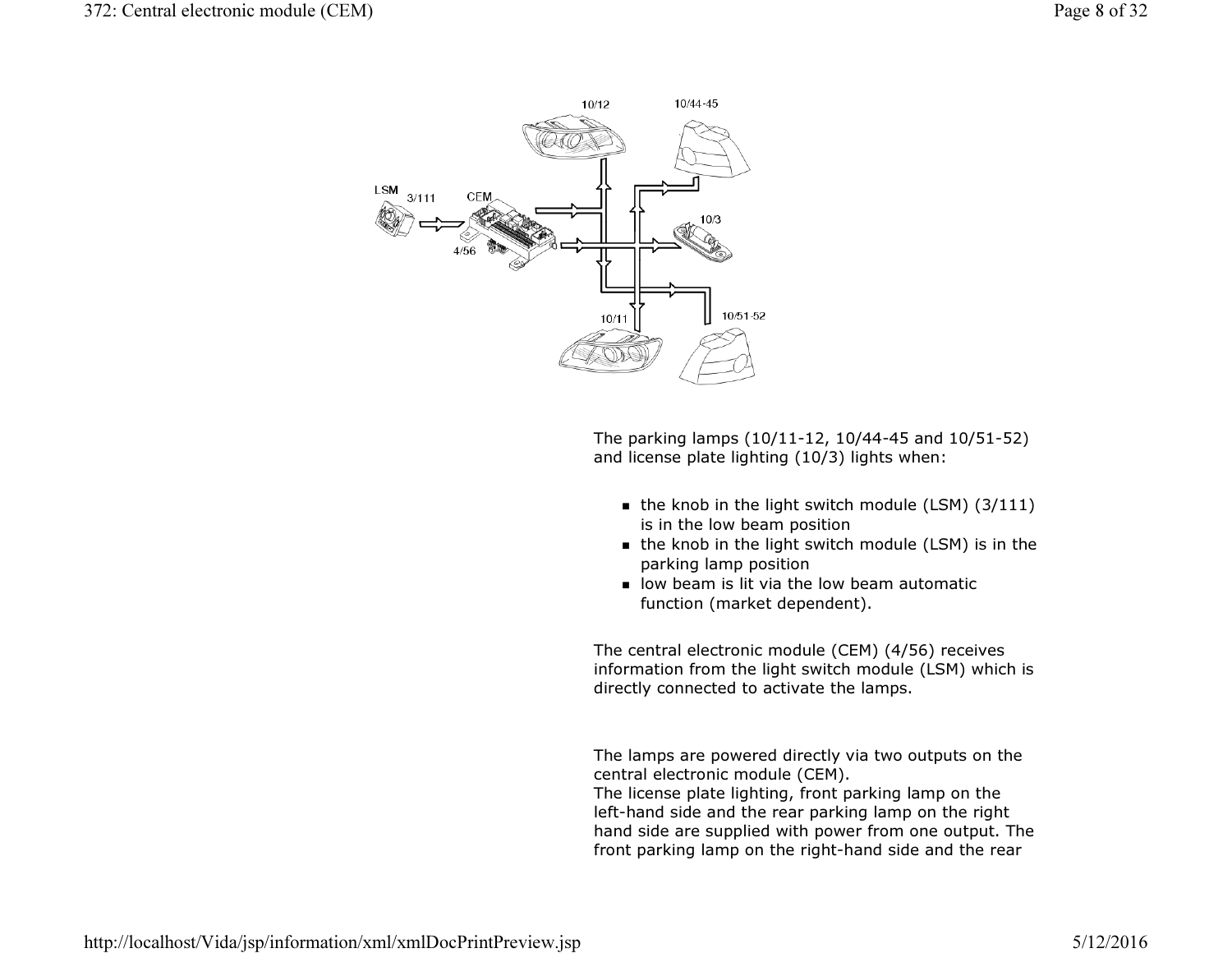parking lamp on the left hand side are supplied with power from the other output in the Central Electronic Module (CEM).

To detect problems with the lamp faults, the central electronic module (CEM) reads the power consumption of each output.

The parking lamps have a limp Home function and will work even if there is a fault in the control area network (CAN) or an open-circuit in the serial communication between the light switch module (LSM) and the central electronic module (CEM). The parking lamps will function when the ignition key is in position II.

Headlamp range adjustment



Headlamp range adjustment is controlled by the light switch module (LSM) (3/111) which is directly connected to the actuator motors.

If the thumb wheel in the lamp switch module is turned, information about the position of the wheel is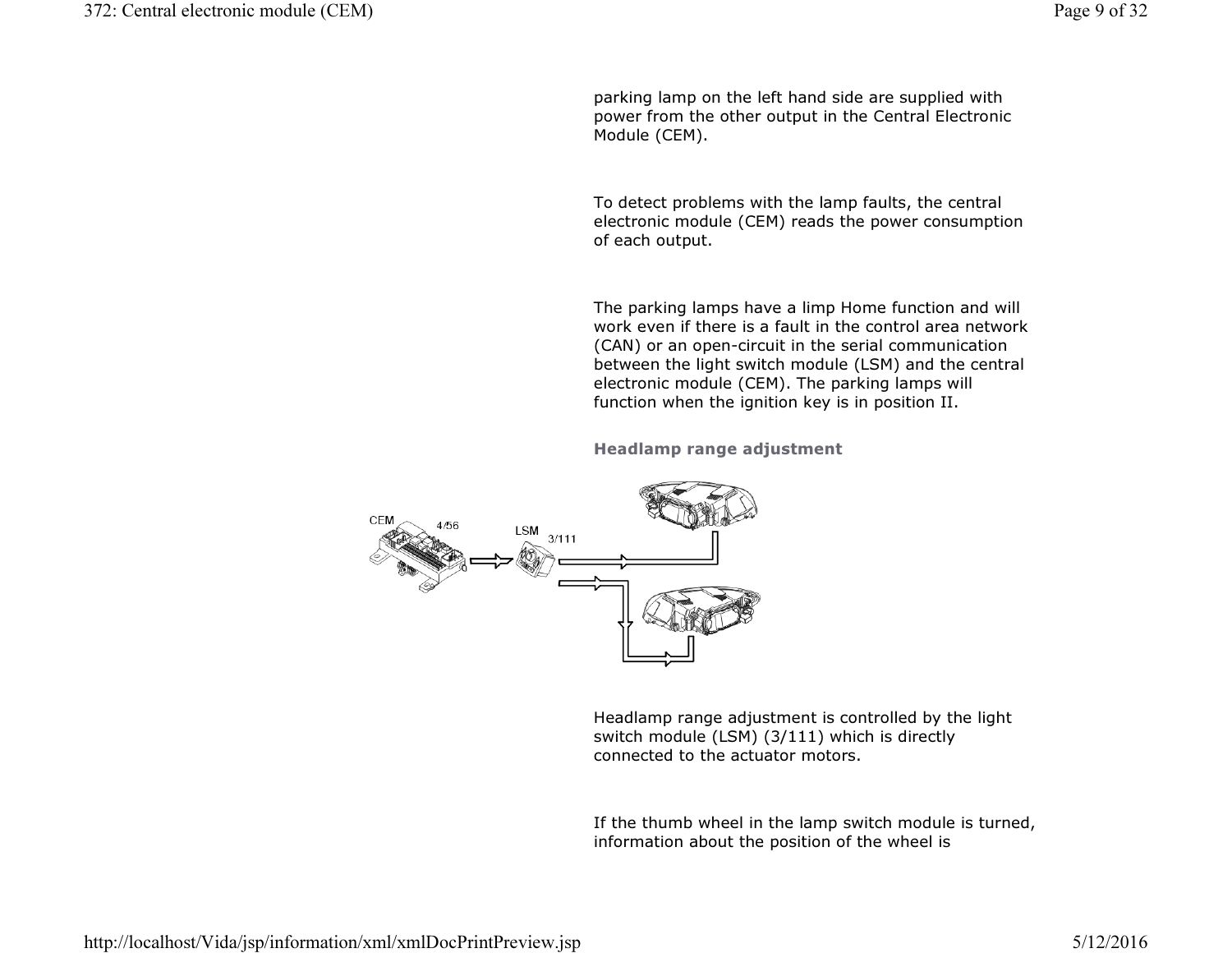transmitted to the actuator motors. The actuator motors change the angle of the reflectors in the headlamps. The headlamp range can be adjusted in 16 stages.

Automatic range adjustment (Bi-Xenon)

# S40/V50:

 See: Design and Function - GDL-lights (-200719). See: Design and Function, Headlamp Control Module (HCM) (200720-).

## C30/C70:

 See: Design and Function, GDL-lights (-200945). See: Design and Function, Headlamp Control Module (HCM) (200946-).

Front fog lamps (certain lamps)



The front fog lamps (10/5-6) are activated by pressing the button for the front fog lamps in the light switch module (LSM) (3/111). The light switch module (LSM) is directly connected to the central electronic module (CEM) (4/56).

 The power supply for the lamps is via a directly connected relay (2/34) on the central electronic module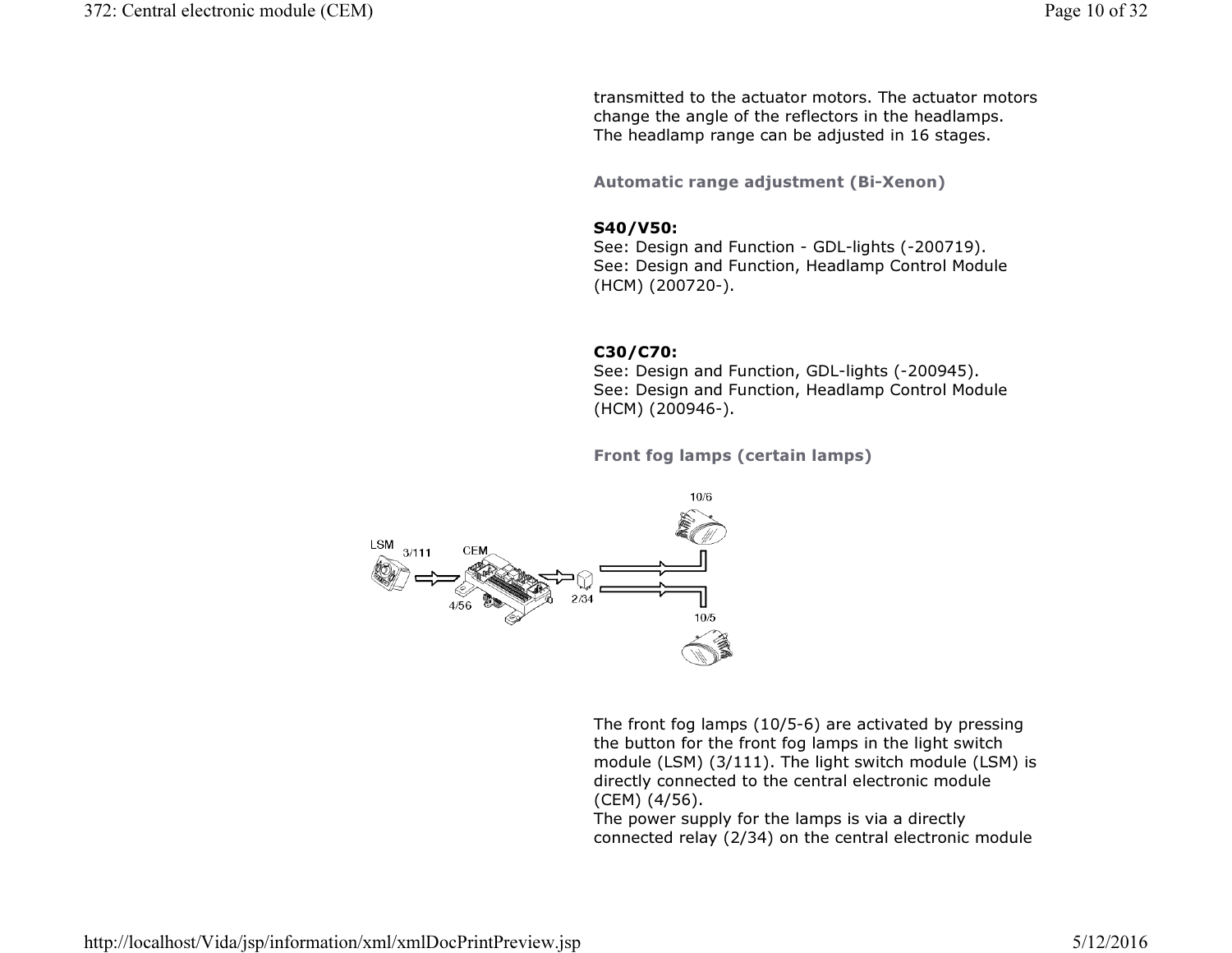# (CEM).

Daytime running lights (from structure week 201044, option)



Daytime running lights (10/56-57) are activated via anextra "auto-position" in Light switch module (LSM) (3/111). Daytime running lights can also, on certain markets, be activated via position 0 and P (parking lights).

When "auto-position" is selected in Light switch module (LSM) the Central electronic module (CEM) (4/56) uses information from the vehicle's twilight sensor (7/12) for automatic switching between low beams and daytime running lights. In case of missing or incorrect signal from the twilight sensor the low beams are used as usual.

Daytime running lights are never active together with running lights. On vehicles equipped with ABL-lights, there is a diode by the "auto-position". This diode pertains to the ABL-lights' function and not the daytimerunning lights.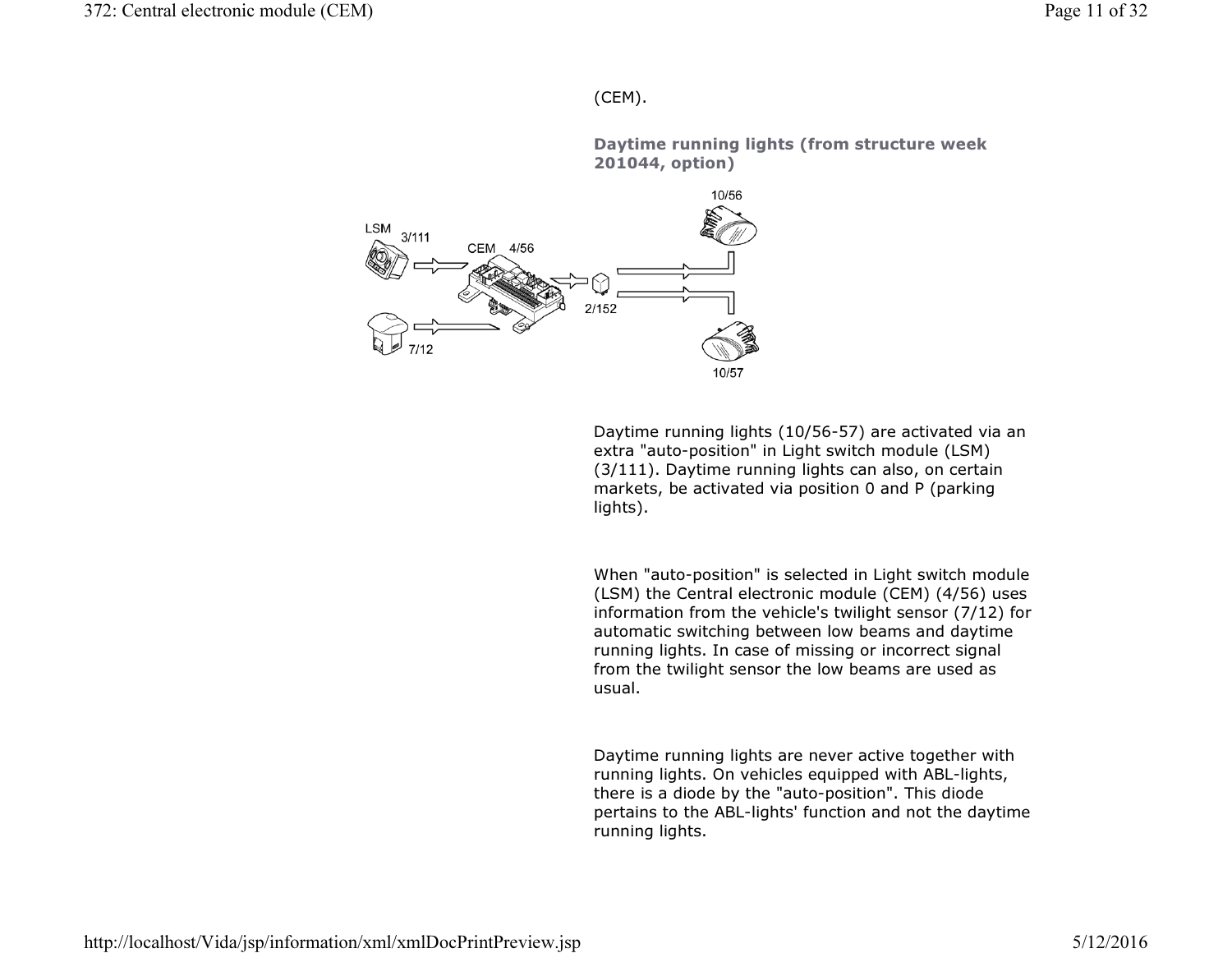For certain markets, when Light switch module (LSM) is et in "position P", the daytime running lights are deactivated automatically and the parking lights are turned when the automatic transmission's gear selector changes to P- or N-position, or when the parking brakeis activated.

The light switch module (LSM) is directly connected to the central electronic module (CEM). Power is supplied to the daytime running lights, via a directly connected relay (2/152), from the central electronic module (CEM).

Turn signal lamps / Hazard warning signal flashers



This function is controlled by the left control stalk (3/133). The steering wheel module (SWM) (3/254) sends signals via the control area network (CAN) to thecentral electronic module (CEM) (4/56) to activate the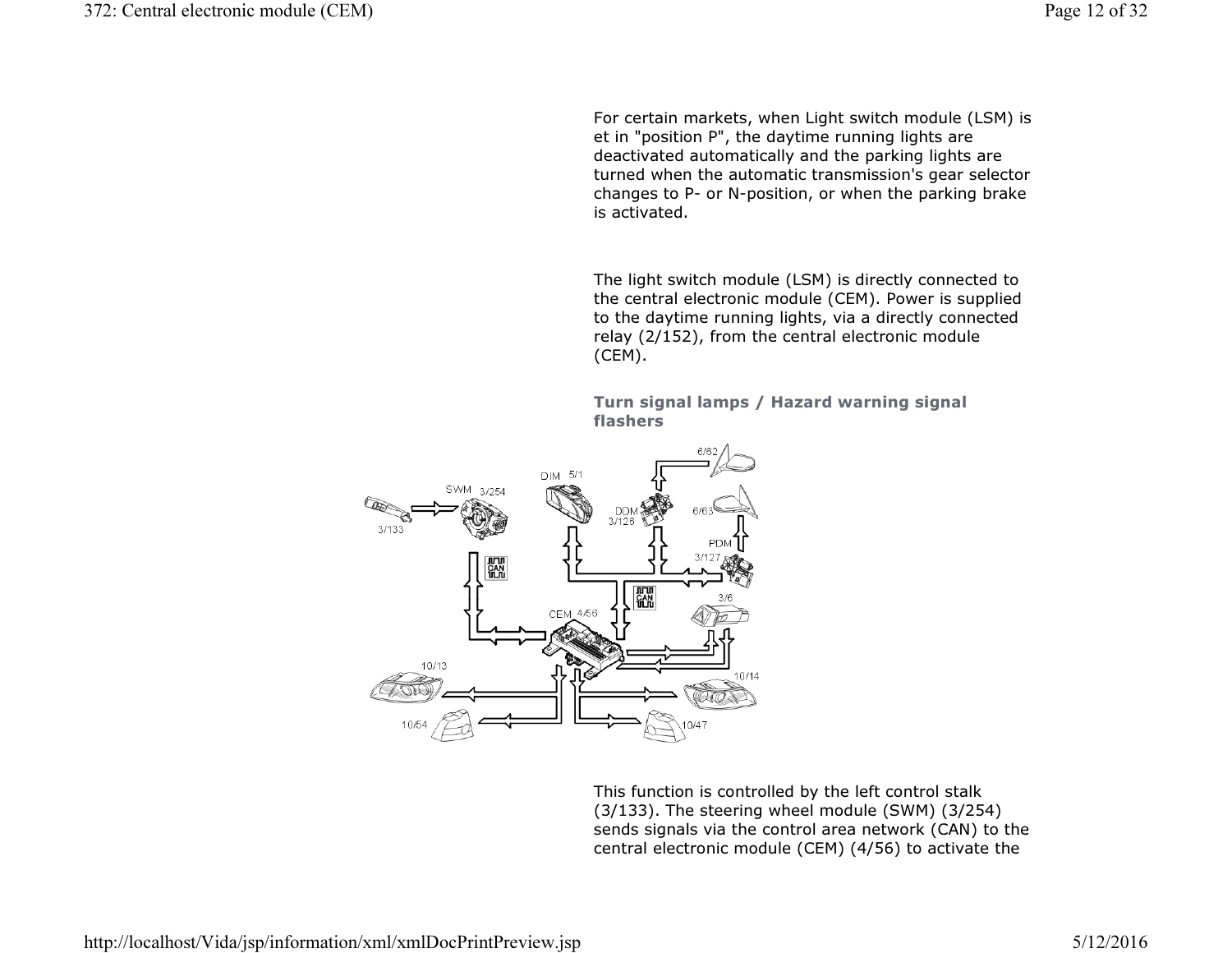turn signal lamps (10/13-14 and 10/47-54). To activate the indicator for the turn signal lamp and to supply the turn signal lamp with voltage directly via one output, the central electronic module (CEM) transmits information to:

- driver information module (DIM) (5/1)
- driver door module (DDM) (3/126)
- passenger door module (PDM) (3/127)
- trailer module (TRM).

The turn signal lamps in the door mirrors are supplied with voltage via the driver door module (DDM) or the passenger door module (PDM).

If a trailer or similar is connected the symbol for a trailer in the driver information module (DIM) will be activated in time with the indicator light for the turn signal lamp.

The power supply is pulsed and the turn signal lamps are activated 90 times per minute.

The hazard warning signal flasher is activated by closingthe switch (3/6) and transmits a signal to the central electronic module (CEM) to start the function. The central electronic module (CEM) transmits a signal in the same way as when activating the turn signal lamp, but to both sides. The central electronic module (CEM) also transmits a signal to the bulb in the switch to indicate that the hazard warning signal flashers are on.

If the ignition key is in position I or II, there is a clicking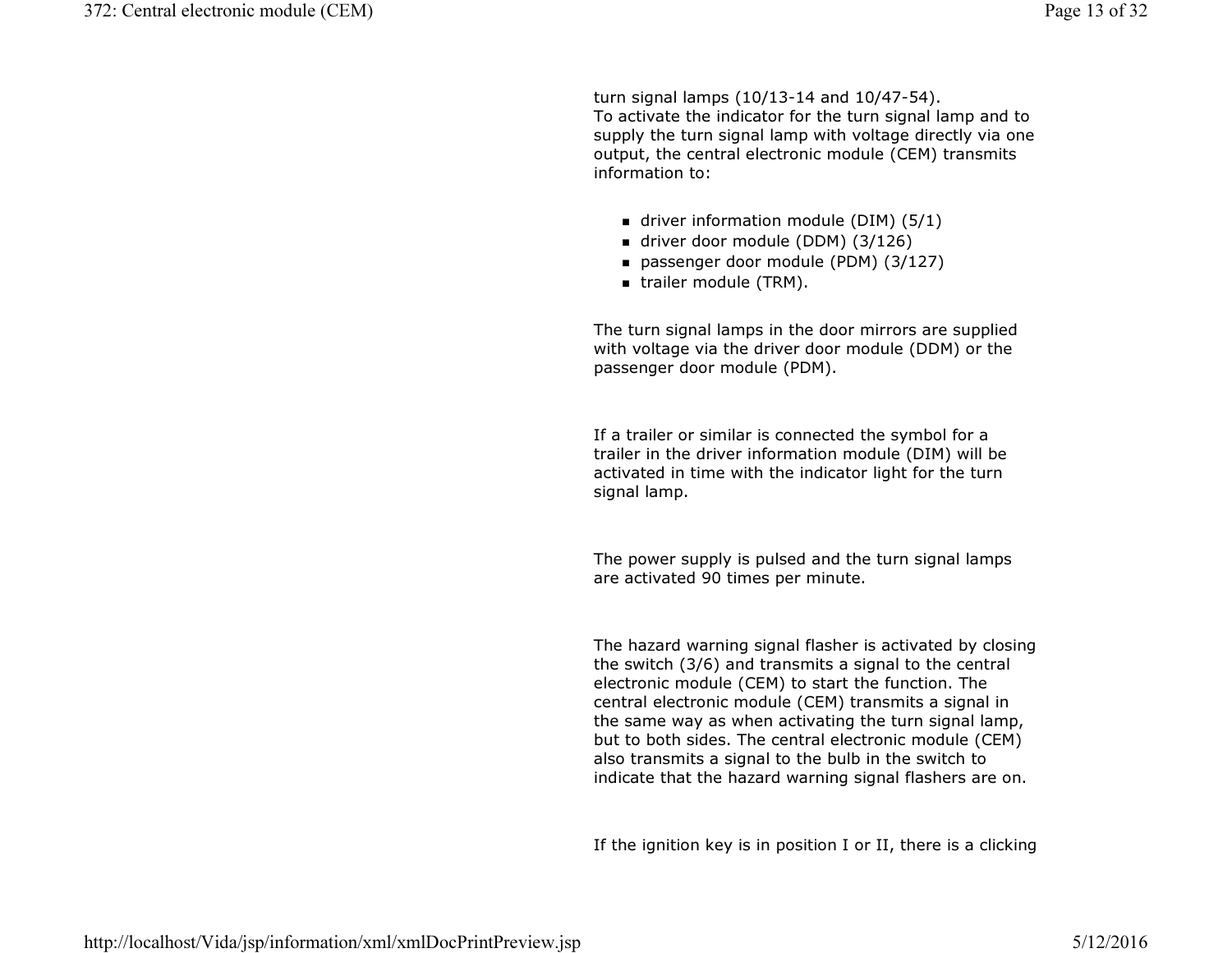sound from the driver information module (DIM). If the ignition is switched off, there is no sound, but the hazard warning signal flashers continue to flash.

If a fault occurs with a lamp, the central electronic module (CEM) detects the reduction in power consumption and the frequency is doubled on the side where the fault occurred. The display in the driver information module (DIM) will occur at twice the frequency.

High level stop lamp



When the stop lamp switch (3/9) is closed, a signal is transmitted to the central electronic module (CEM) (4/56). The high mounted stop brake lamp (10/19) is supplied with power directly from the central electronic module (CEM). The stop lamp is supplied with power for as long as the stop lamp switch is closed.

Courtesy lighting/sun visor/glove compartment lighting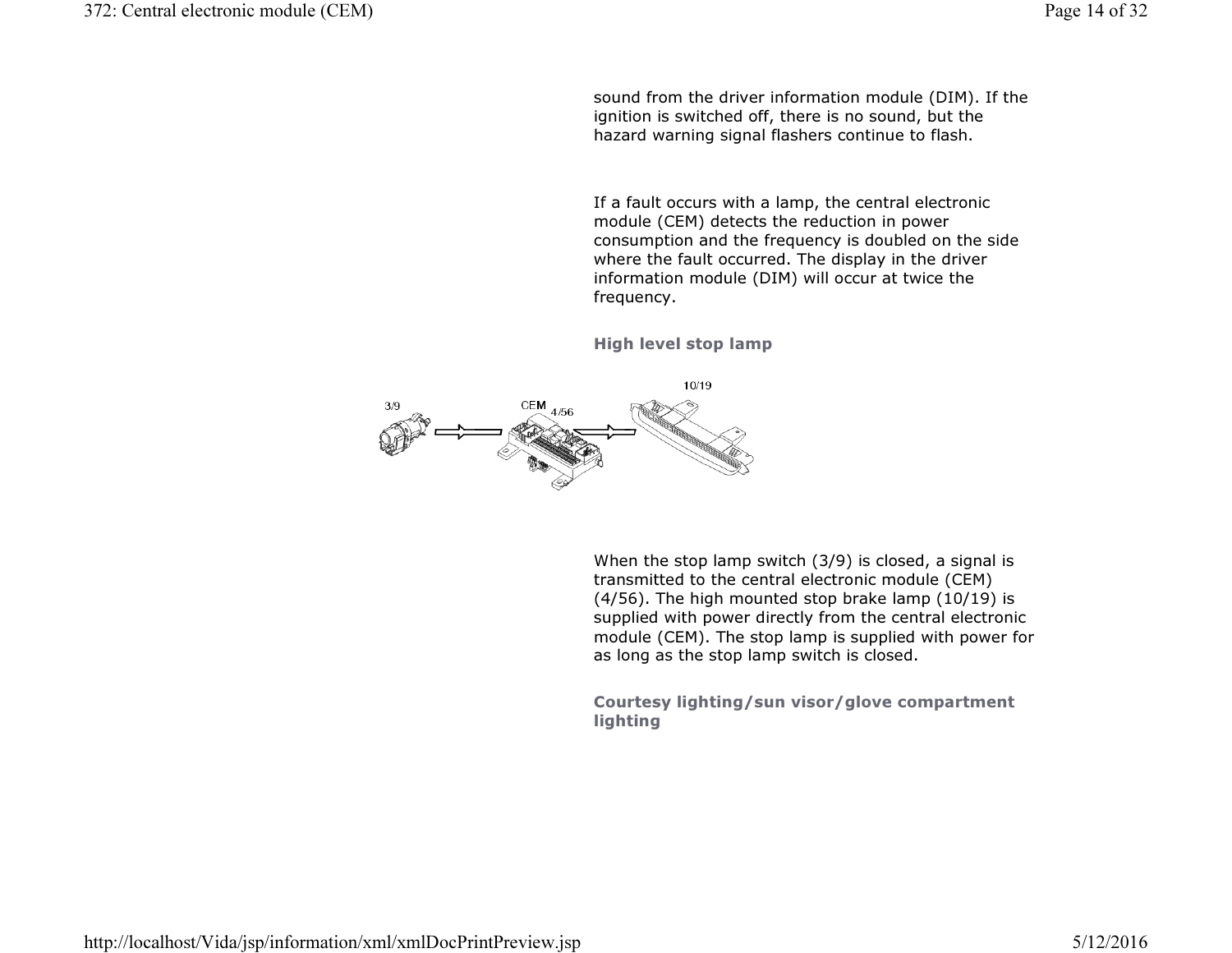

The interior roof lighting front (10/22) and rear (10/150) a total of four lamps is activated by the relevant switch.

 The inner roof lighting and courtesy lighting (10/97- 102) is automatically activated when a door is opened, when unlocking using the remote control or when activating the approach lighting.

 In order for the automatic activation to function the light switch in the roof console must be in the auto position. This only applies to roof lighting. The courtesylighting is activated regardless of the position of the light switch.

The interior roof lighting and the courtesy lighting is powered by the central electronic module (CEM) via the relay for courtesy lighting (2/89). The interior roof lighting and the courtesy lighting can be dimmed when the central electronic module (CEM) activates/ deactivates general lighting. This is because the return cable from the interior roof lighting to the Central Electronic Module (CEM) can be controlled.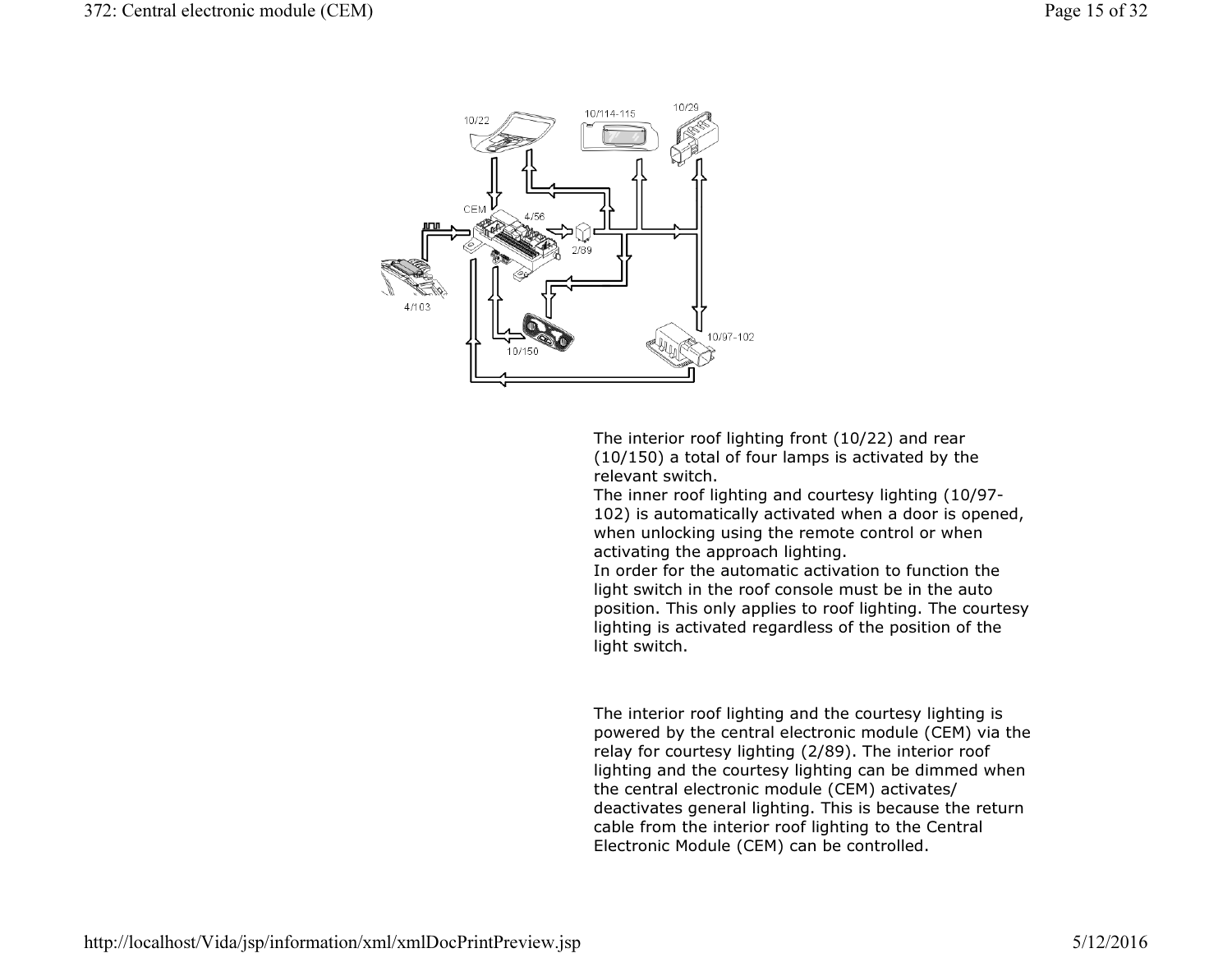Courtesy lighting activated:

- when the request for courtesy and roof lighting is transmitted from the remote receiver to the central electronic module (CEM) using serial communication
- when the remote control receiver has received a command to unlock from one of the remote controls
- when one of the doors is opened.

The lighting in the sun visors (10/114-115) and the lighting in the glove compartment (10/29) is powered by the central electronic module (CEM) via the relay for courtesy lighting (2/89). The lighting in the sun visor is activated when the cover for the vanity mirror is opened. The lighting in the glove compartment is activated when the cover for the glove compartment is opened.

Cargo compartment lighting



The cargo compartment lighting is activated when the trunk lid is opened. When the trunk lid opens the switch in the trunk lid lock unit (3/78) is activated. The lighting (4 door 10/24, 5 door 10/25) is powered by the central electronic module (CEM) (4/56) via the relay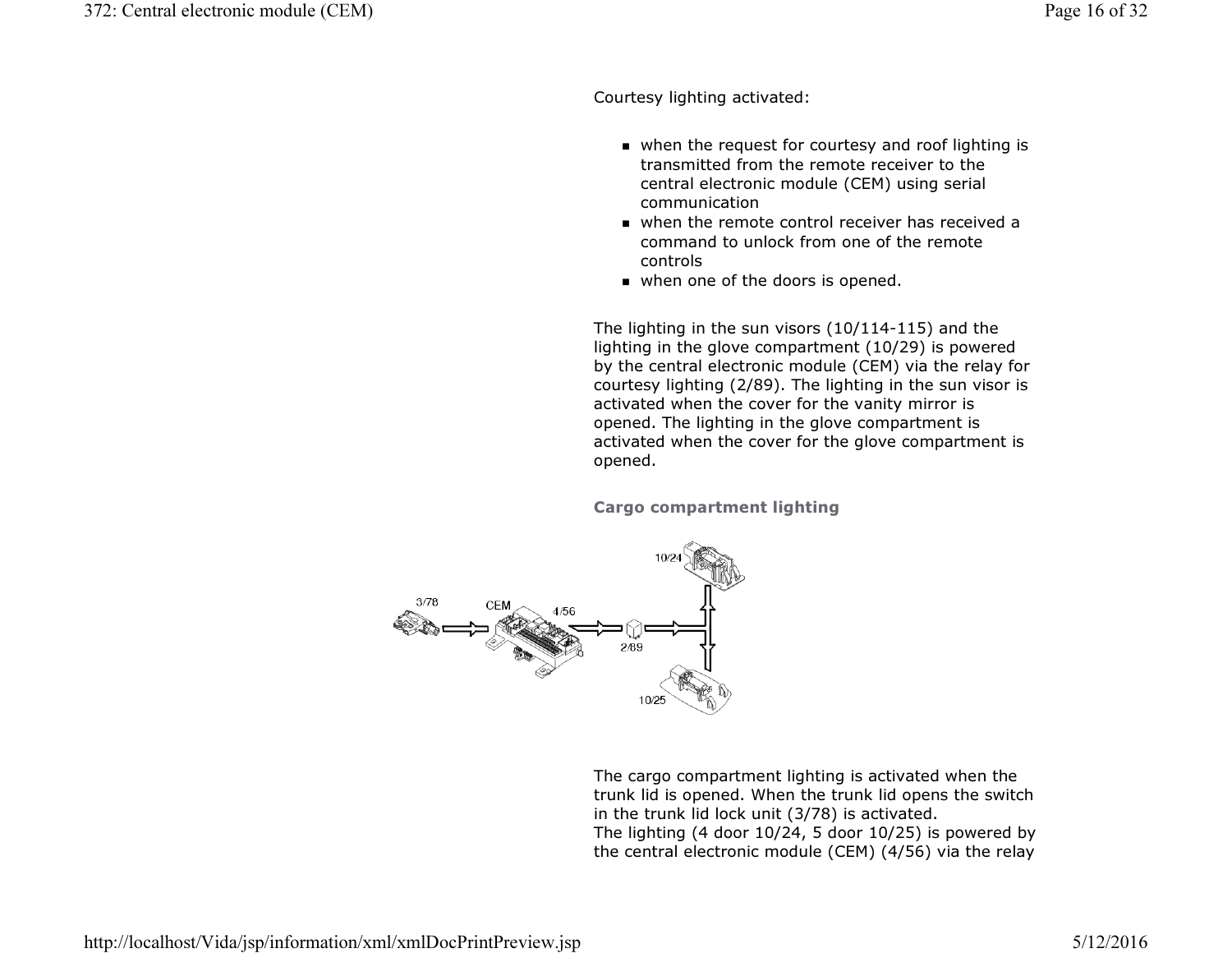for courtesy lighting (2/89).

Horn



The horn (16/10-11) is operated when the steering wheel module (SWM) (3/254) receives a signal from the switches in the steering wheel. The steering wheel module (SWM) transmits information via a directly connected cable to the central electronic module (CEM) (4/56) indicating that the switch is closed. The central electronic module (CEM) activates the relay (2/17) for power supply to the horn.

Fuel pump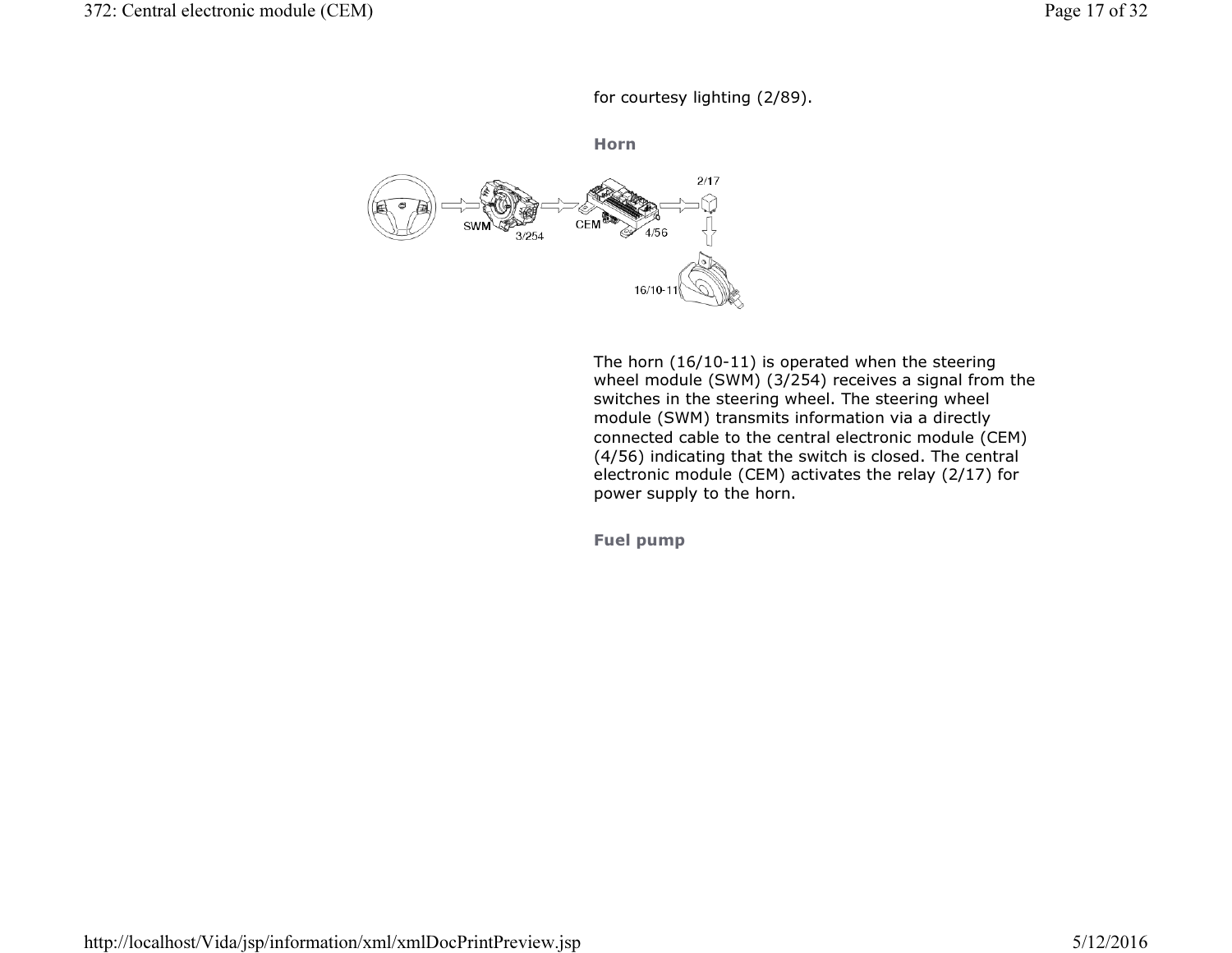

The central electronic module (CEM) (4/56) receives a request from the engine control module (ECM) (4/46) via the control area network (CAN) to start the fuel pump (FP). The central electronic module (CEM) then activates the relay (2/23) which supplies the fuel pumpunit (4/83) with power, which in turn powers the fuel pump (FP) (6/33).

If the controller area network (CAN) does not function the relay for the power supply to the fuel pump control module will not be activated.

In the event of a collision in which the airbags are deployed, a signal is transmitted from the supplemental restraint system (SRS) module (4/9) via the control area network (CAN) to the central electronic module (CEM). The central electronic module (CEM) deactivates the relay for the fuel pump unit.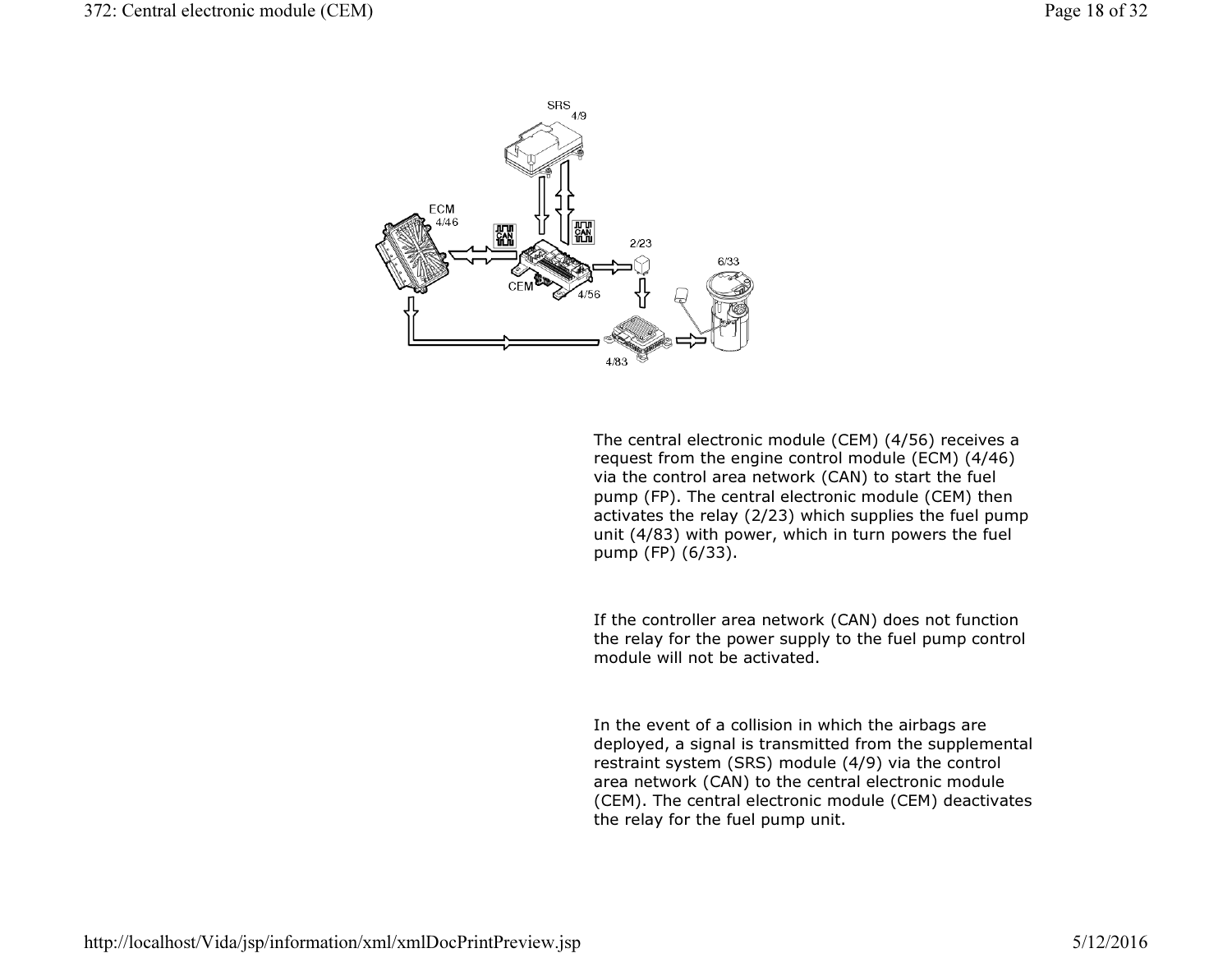

Wiper/washers for the windshield/rear window/ headlights

# Note! Rear window wiper and washer are only available on C30 and V50.

The right-hand control stalk (3/134) is moved downwards through three positions to operate the windshield wipers. The steering wheel module (SWM) (3/254) transmits information via the control area network (CAN) to the central electronic module (CEM) (4/56) about the selected position. The central electronic module (CEM) transmits the information on to the wiper motor module (WMM) (6/1) via serial communication.

For intermittent wiping, the process is the same as for low speed, but the time between each stroke is set using the ring on the control stalk to one of eight positions between 1 and 27 seconds. The wiper motor module (WMM) controls this once it has received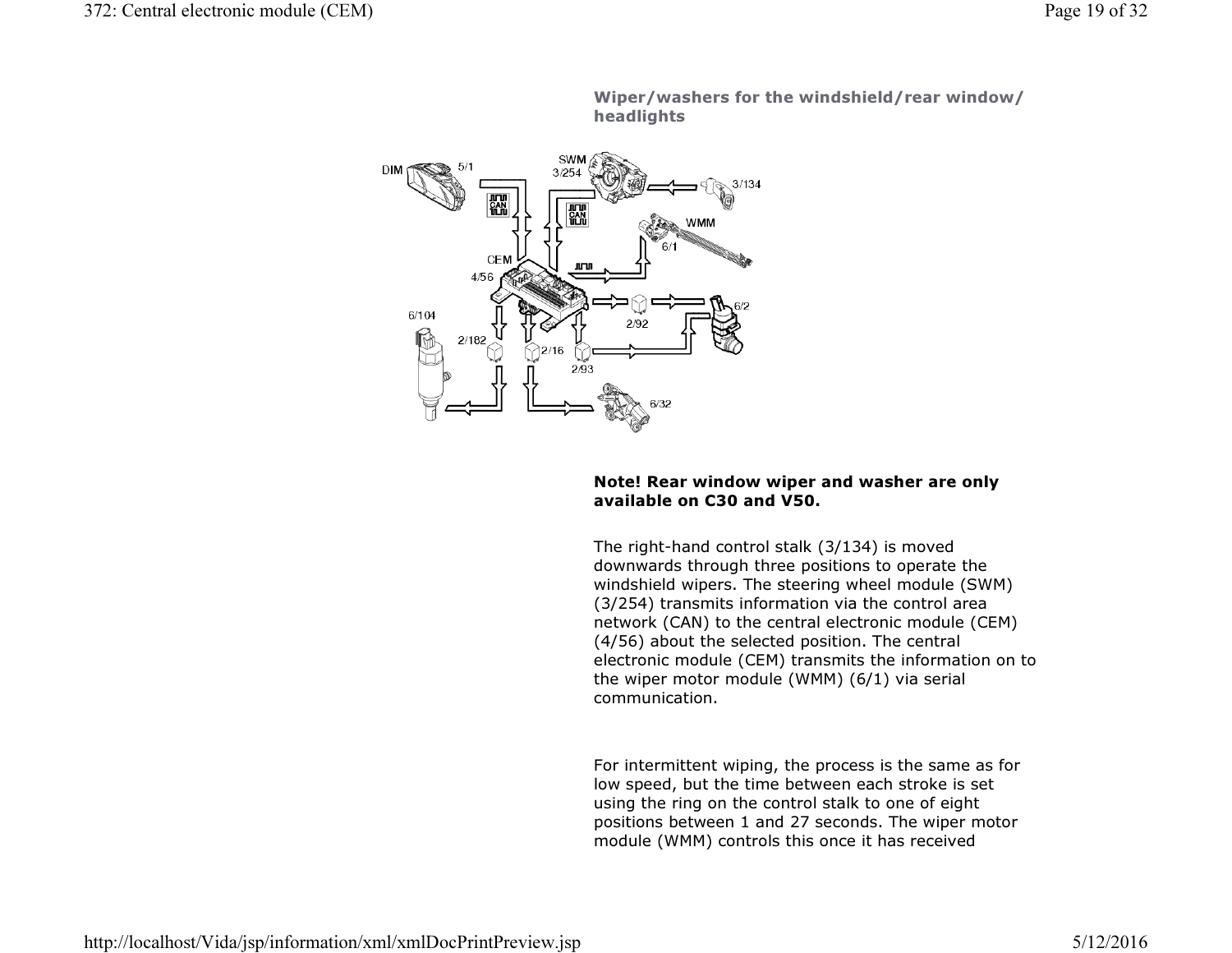information about intermittent wiping from the steering wheel module (SWM). The information is transmitted from the steering wheel module (SWM) via the central electronic module (CEM) on the controller area network (CAN).

The Wiper motor module (WMM) has an integrated function to protect the wiper motor from overheating and unnecessary wear.

 The load on the motor is monitored and in the event of too great a load or high motor temperature, the wiper speed can be reduced gradually or temporarily switched off to protect the motor.

 The wiper speed is reset automatically after the load or temperature has reached a safe level.

The windshield and headlamps are washed when the right-hand control stalk is moved towards the steering wheel. The steering wheel module (SWM) transmits information to the central electronic module (CEM) via the Control area network (CAN) to activate washing. The central electronic module (CEM) activates the relay (2/182) for power supply to the pump motor (6/104) for the headlamps. When washing the windshield the central electronic module (CEM) activates the relay (2/92) for power supply to the pump motor (6/2).

The central electronic module (CEM) receives a signal from the level sensor in the windshield washer reservoir so that it can check the windshield washer reservoir level. The switch in the level sensor closes if the level falls below 0.7 liters. The central electronic module (CEM) sends the signal to Driver information module (DIM) (5/1) via the controller area network (CAN). Thedriver information module (DIM) displays a text message indicating that the windshield washer fluid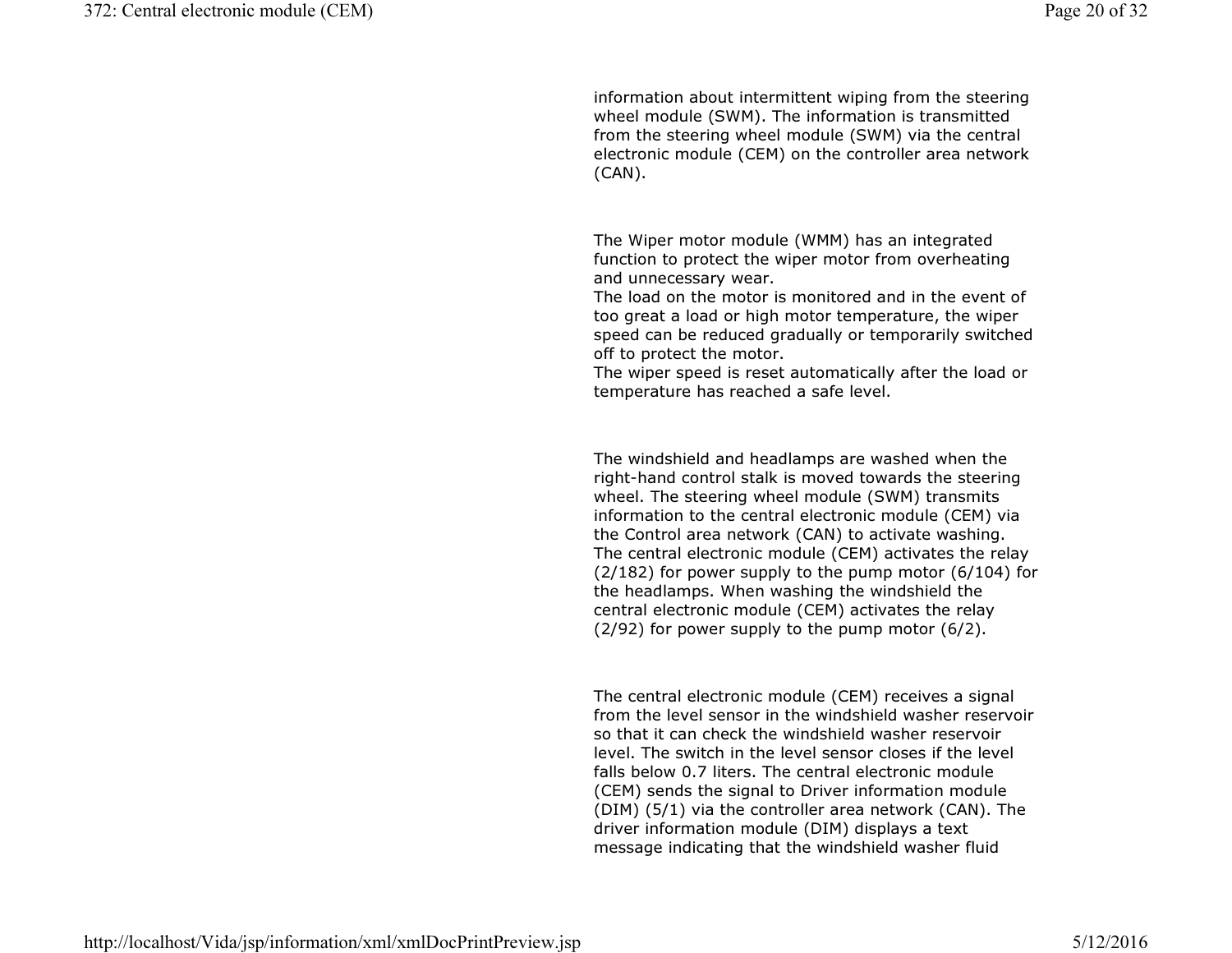needs to be topped up. The symbol for low windshield washer reservoir level lights.

The tailgate wiper (6/32) (C30/V50) is controlled directly by the central electronic module (CEM). The central electronic module (CEM) receives a signal from the steering wheel module (SWM) via the controller area network (CAN). The central electronic module (CEM) then activates relay (2/16) to start the tailgate wiper. The tailgate wiper is powered via relay (2/193).

The tailgate wiper can be programmed so that it is activated if the windshield wipers are on and back-up(reverse) gear is selected.

Rear windshield cleaning is activated when the righthand control stalk is pushed away from the steering wheel. The steering wheel module (SWM) transmits information to the central electronic module (CEM) via the Control area network (CAN) to activate rear windshield washing. The central electronic module (CEM) activates relay (2/93) to power the pump motor (6/2). The central electronic module (CEM) activates the tailgate wiper at the same time.

The wipers only operate at low speed if there is a fault in the control area network (CAN).

There is no Limp Home function for the rear windshield washer and wiper.

Fuel level (Gasoline/Diesel)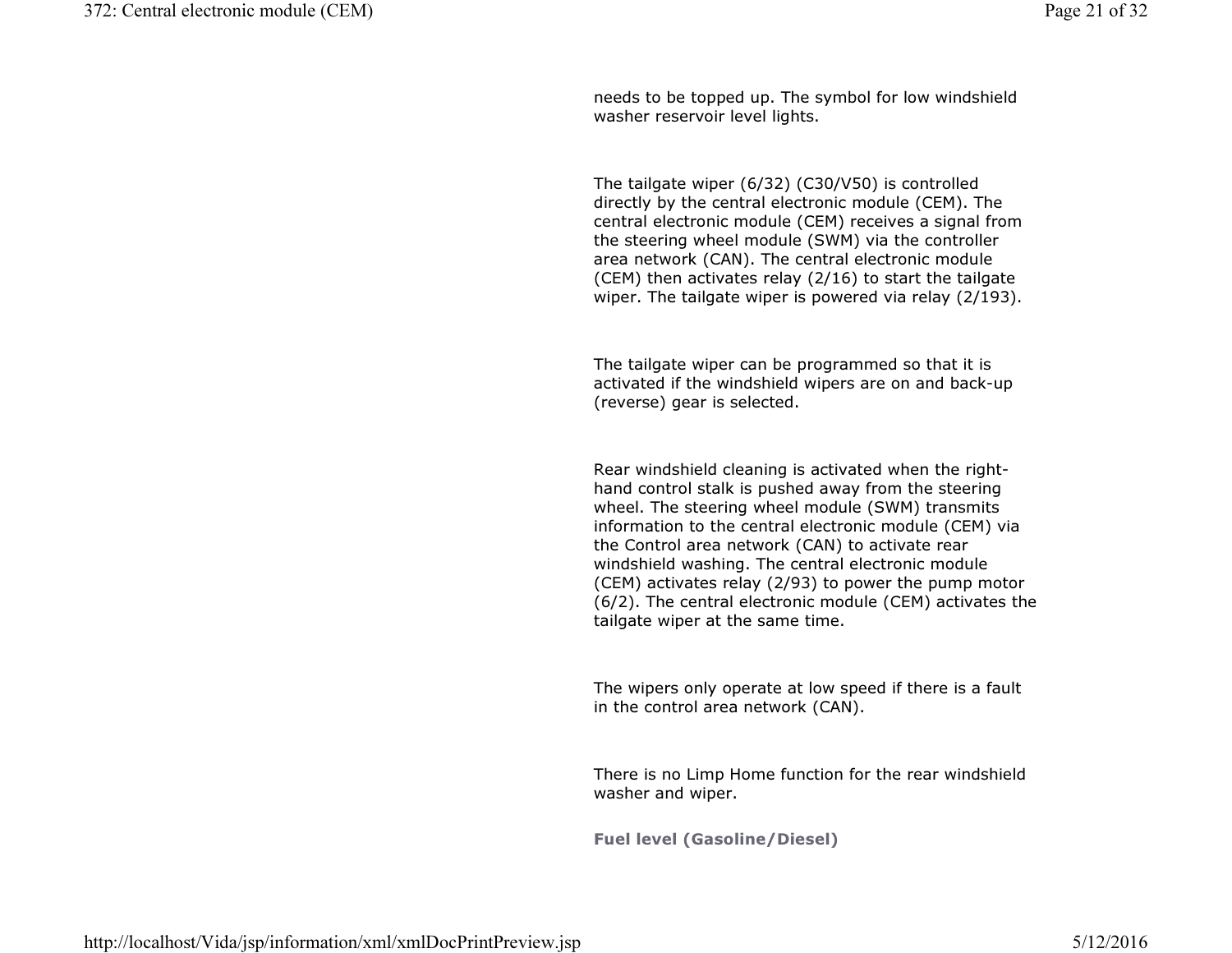

The fuel level is gauged by the fuel level sensor (7/130). The signal from the sensor is transmitted to the central electronic module (CEM) (4/56). The central electronic module (CEM) calculates the remaining quantity of fuel by comparing the signals with a tank table. Information about the quantity of fuel is transmitted via the Control area network (CAN) to the driver information module (DIM) (5/1)where the fuel level is displayed on the fuel gauge.

Corrosion inhibitor fuel tank (only B4184S8)



The Central electronic module (CEM) (4/56) inhibits ethanol corrosion in the fuel tank. This is controlled by a DC/AC converter that is directly connected to the Central electronic module (CEM). The DC/AC converter produces alternating current on the inside of the fuel tank, which inhibits corrosion.

Rear fog lamp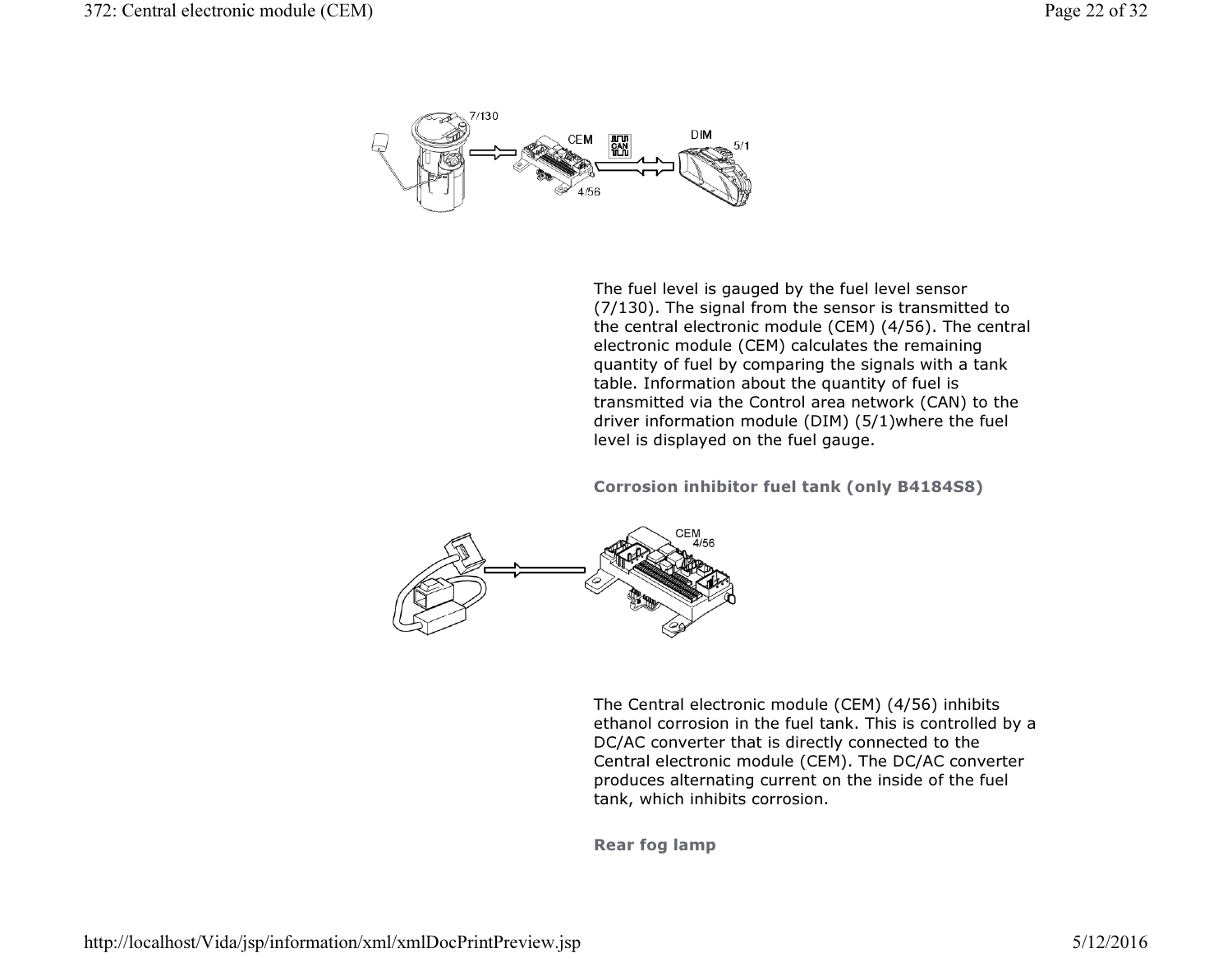

The rear fog lamps (10/46, 10/53) are activated by pressing the button for the rear fog lamps in the lamp switch module (3/111). The light switch module (LSM) is directly connected to the central electronic module (CEM) (4/56). The central electronic module (CEM) directly powers the lamps via an output.

The central electronic module (CEM) transmits information via the Controller area network (CAN) to thedriver information module (DIM) (5/1) to light the indicator lamp for the rear fog lamps. The central electronic module (CEM) also lights an LED in the buttonon the light switch module (LSM) which indicates that the rear fog lamps are activated.

The central electronic module (CEM) measures the power consumption on the output which powers the rear fog lamps. In this way information about lamp status can be obtained. In the event of a fault, the central electronic module (CEM) transmits information via the Control area network (CAN) to the driver information module (DIM) which displays a text message.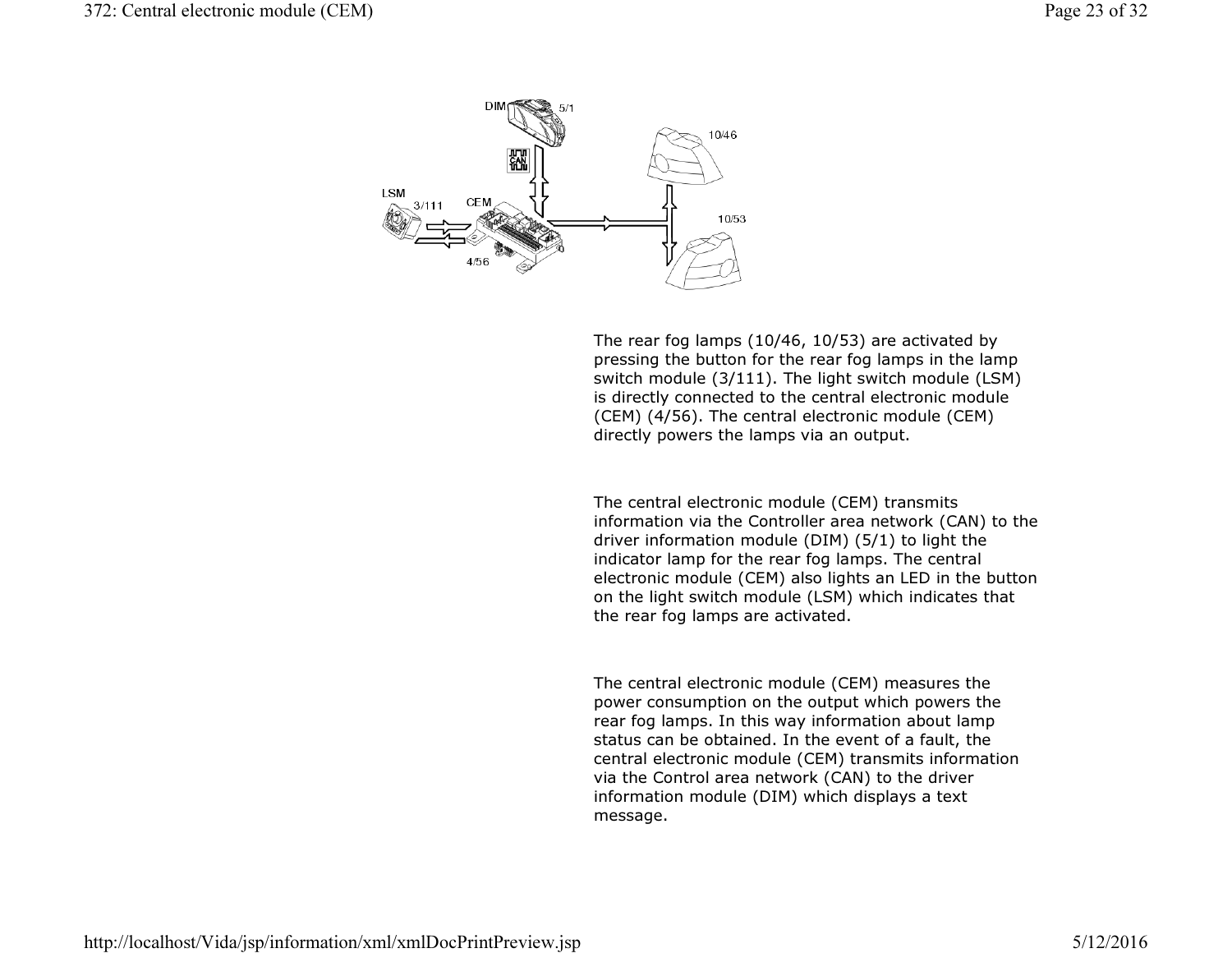



#### Manual transmissions

 The back-up lamps (10/48, 10/55) are activated when back-up gear is selected. The switch (3/10) on the transmission is then closed. A directly connected signal is transmitted to the central electronic module (CEM) (4/56) indicating that back-up (reverse) gear is selected. The central electronic module (CEM) activates the relay (2/80) and the back-up (reversing) lamps are supplied with power via the relay.

## Automatic transmission

 The back-up lamps (10/48, 10/55) are activated when back-up gear is selected. The transmission control module (TCM) (4/28) transmits information via the Control area network (CAN) to the central electronic module (CEM) (4/56) indicating that back-up (reverse) gear is selected. The central electronic module (CEM) activates the relay (2/80) and the back-up (reversing)lamps are supplied with power via the relay.

Brake light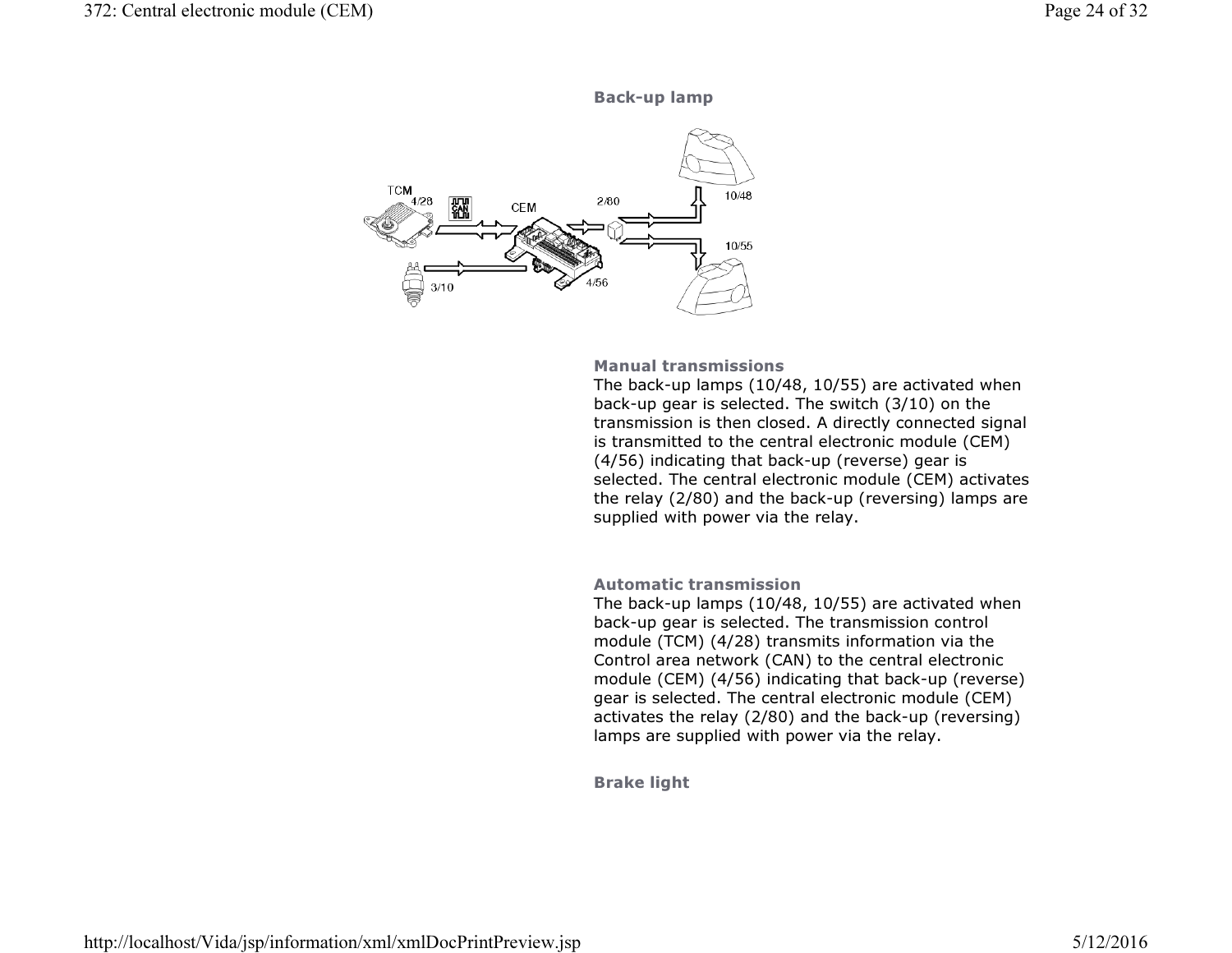

The stop lamps (10/43, 10/50) are activated when the brake switch is (3/9) closed. A directly connected signalis transmitted to the central electronic module (CEM) (4/56) indicating that the brake is activated.

The lamps are powered directly via two outputs on the central electronic module (CEM). Information about the lamp circuit is extracted via the

 power supply function in the central electronic module (CEM).

In the event of a fault, the central electronic module (CEM) transmits data via the Control area network (CAN) to the driver information module (DIM) (5/1) which displays a text message.

Rear demist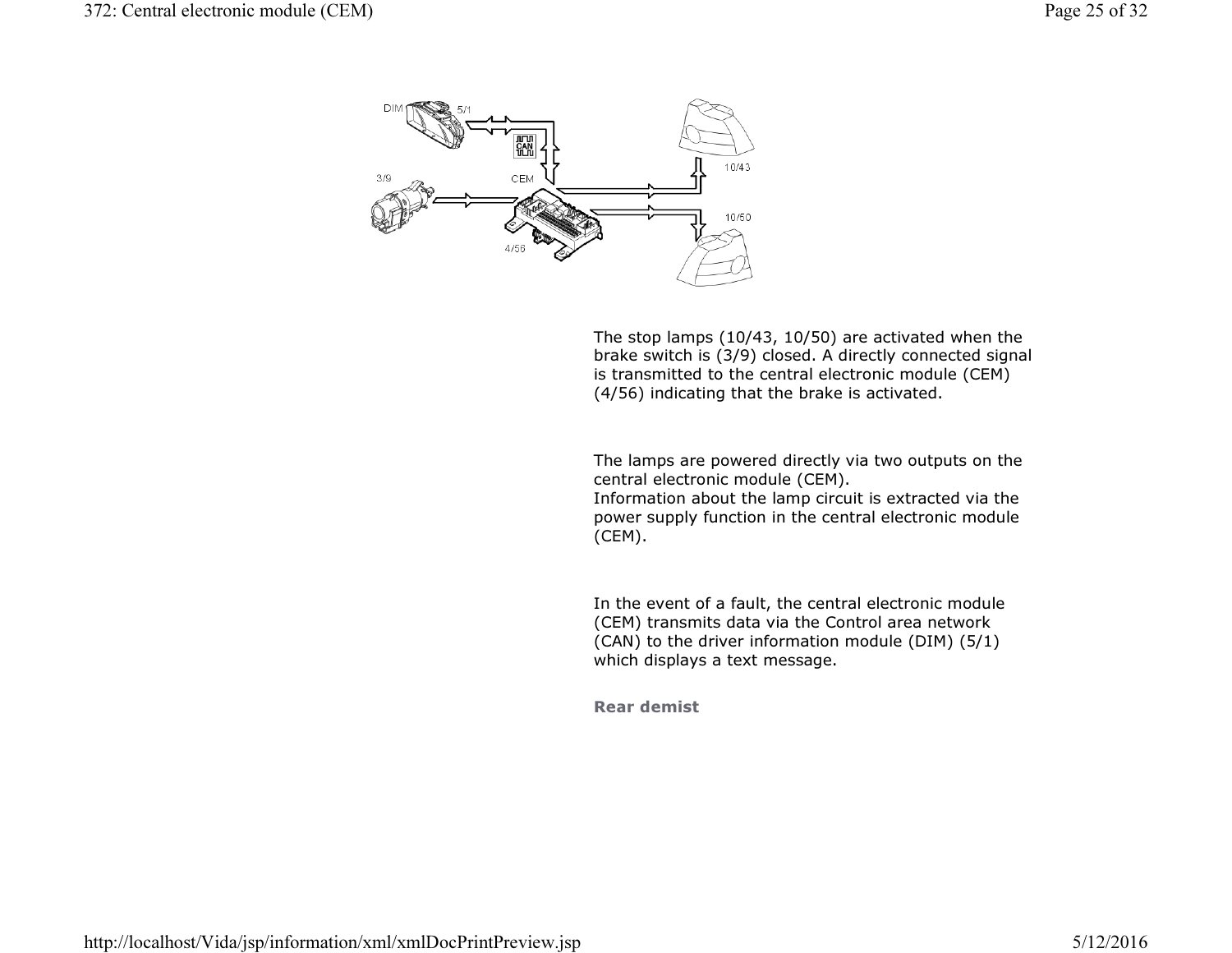

Rear demist (9/2) is activated by pressing the switch on the climate control module (CCM) (3/112). The climate control module (CCM) transmits the data via the Control area network (CAN) to the central electronic module (CEM) (4/56).

 The central electronic module (CEM) checks that the conditions to start the demist have been met. If the conditions are met the central electronic module (CEM) activates the relay (2/82) and the heating is supplied with power via the relay.

The central electronic module (CEM) also transmits a request via the Control area network (CAN) back to theclimate control module (CCM) to light the LED in the switch.

When the roof is opened on the C70, the rear demist onthe rear windshield switches off automatically.

Sunroof operation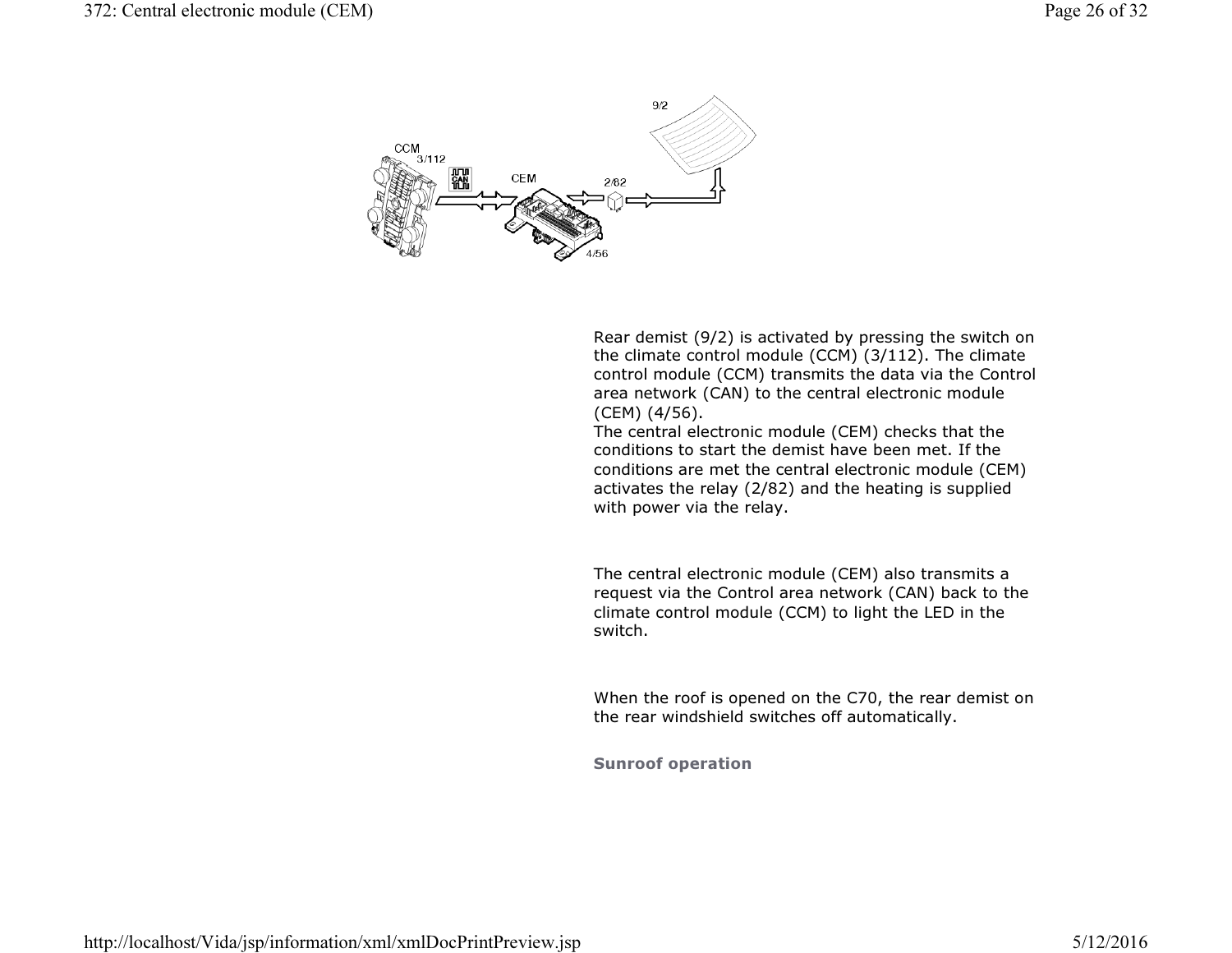

The sun roof communicates with the central electronic module (CEM) (4/56) via serial communication. The sun roof has a sun roof module (SRM) (4/33) which manages this communication.

Information about the sun roof position and information to be used for diagnosis is sent from the sun roof to the central electronic module (CEM). The information about the position is transmitted on to other control modules, such as the climate control module (CCM) (3/112) (via central electronic module (CEM)).

The communication between the central electronic module (CEM) and the sun roof mainly consists of diagnostic information.

Rain sensor module (RSM)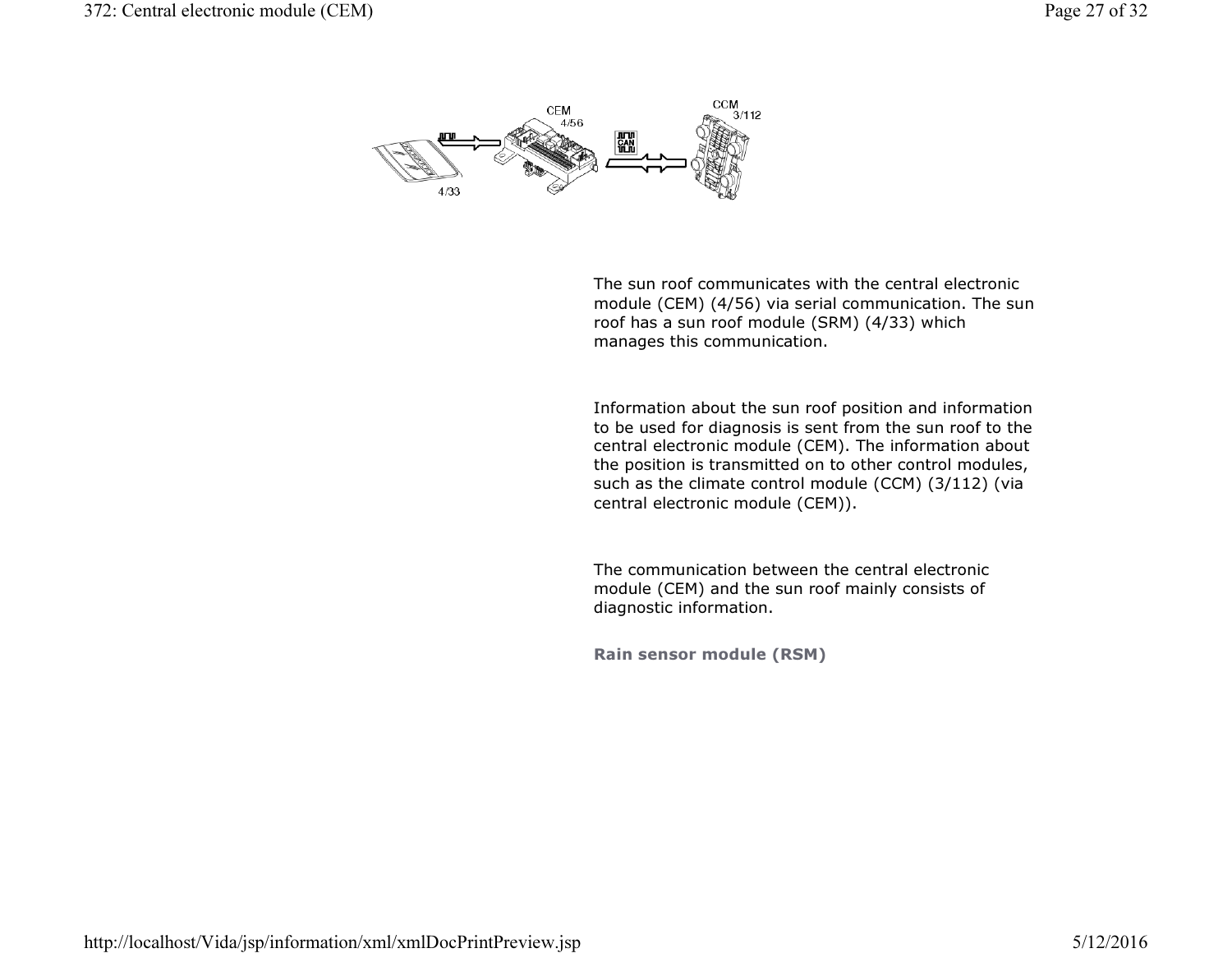

The rain sensor module (RSM) (7/149) senses water on the windshield. The rain sensor (RSM) assesses the information based on volume of water on the windscreen and the prevailing exterior light conditions. This information is transmitted via the central electronic module (CEM) (4/56) transmits on to the wiper motor module (WMM) (6/1) using serial communication. The wiper motor module (WMM) in turn ensures that the windscreen wipers are set to the correct speed.

The rain sensor module (RSM) senses if the windscreen is dirty or covered with traffic film and automatically compensates accordingly. The rain sensor module (RSM) also senses heavier splashes on the windscreen. The windscreen wipers are then operated at top speed.

The rain sensor module (RSM) communicate with the central electronic module (CEM) using serial communication. The power supply is from the relay for extended power supply. The relay is checked by the central electronic module (CEM) and is activated when the ignition key is in position I or II. The rain sensormodule (RSM) is powered for 3 seconds after the ignition has been switched off.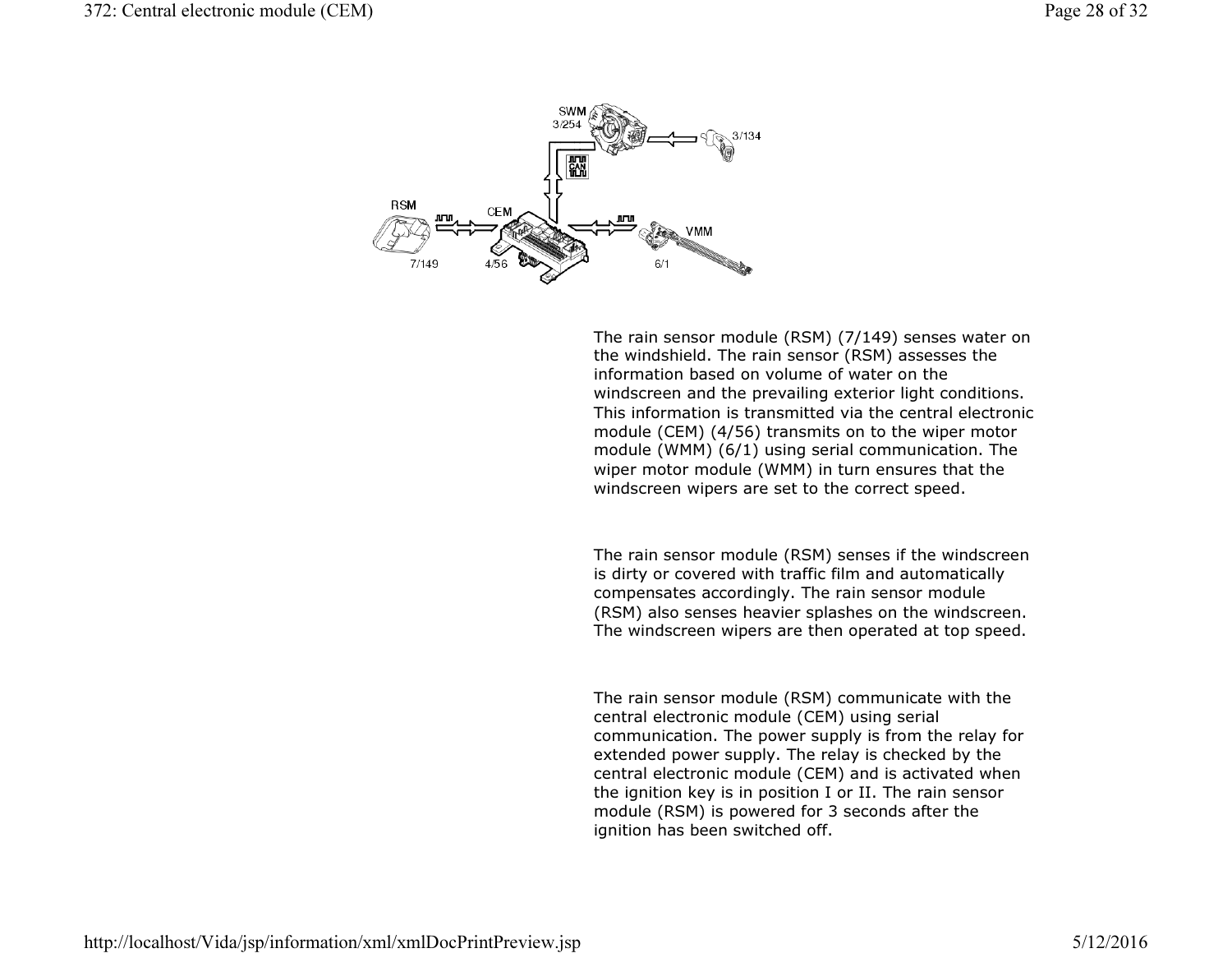The steering wheel module (SWM) (3/254) transmits the signal via the control area network (CAN) to the central electronic module (CEM) indicating the position of the windshield wiper stalk and the status of the rain sensor switch. If the rain sensor switch is activated on the wiper stalk (3/134), the central electronic module (CEM) transmits the information to the rain sensor module (RSM) which is activated.

The rain sensor module (RSM) transmits information to the wiper motor module (WMM) via the central electronic module (CEM). The sensitivity can be adjusted using the collar on the wiper stalk.

If a fault occurs in the rain sensor module (RSM), the central electronic module (CEM) transmits an error message to the wiper motor module (WMM). If there is a fault message when the rain sensor module (RSM) is active, the wiper motor module (WMM) selects top speed for the windscreen wipers until the rain sensor is deactivated. If the fault recurs, wiping will only be activated when the wiper stalk is next moved to the single sweep or slow speed position.

Seat belt reminder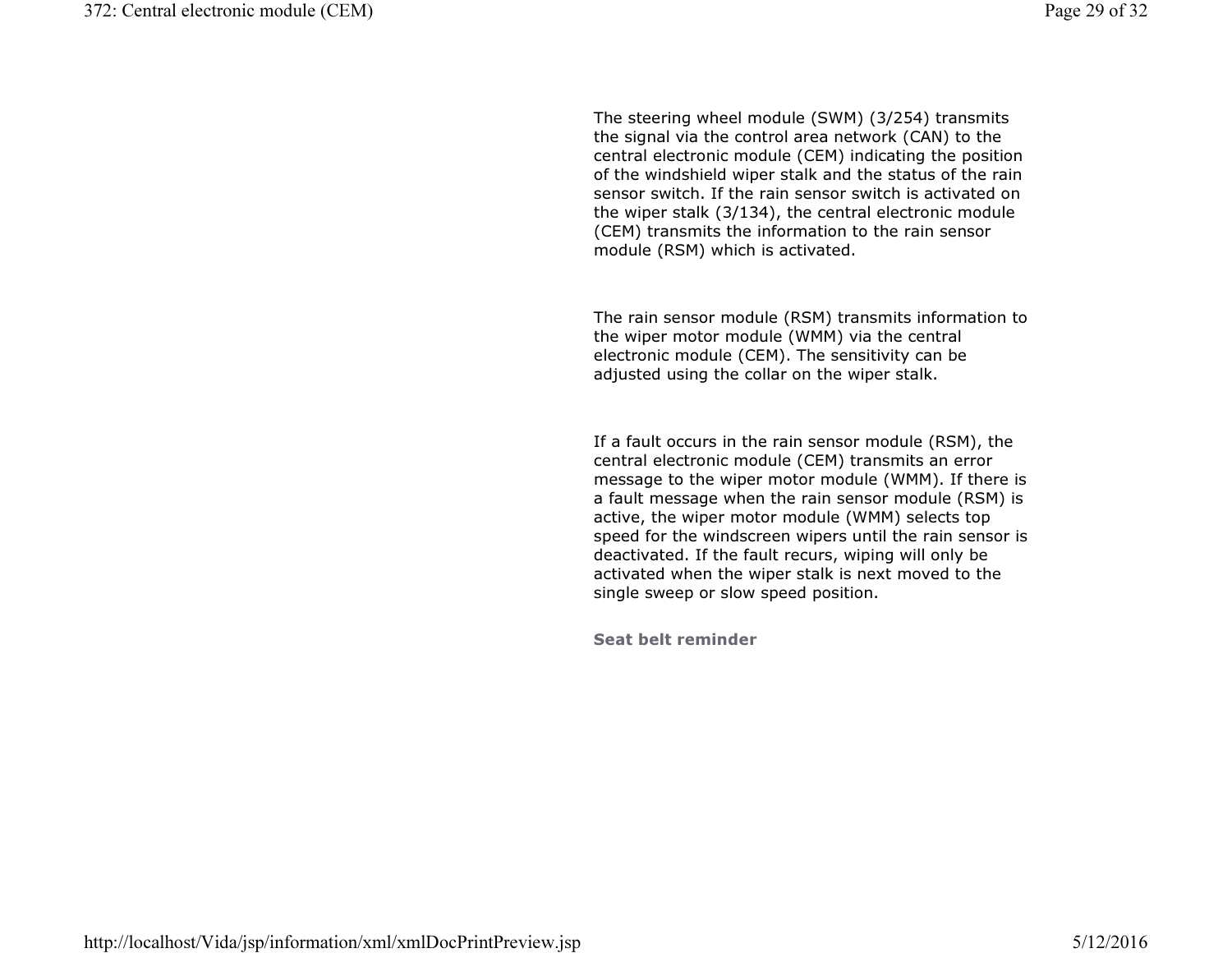

The seat belt reminder (10/41) is activated when the central electronic module (4/56) receives a signal from the supplemental restraint system module (SRS) (4/9), via the control area network (CAN), which indicates thatthe seat belt is not fastened despite someone sitting in the front seat. The three seat belt buckles in the rear seat (3/217-219) have sensors which are directly connected to the central electronic module (CEM). If a belted passenger opens the seat belt while the vehicle is in motion, the central electronic module (CEM) will activate the seatbelt not fastened indicator.

Data is also transmitted to the driver information module (DIM) (5/1) which indicates to the driver that the seat belt is not being used in one of the front seats.

See also Design and Function, Activating automatic start/stop of engine (2010-, only on vehicles with the function automatic start/stop of engine)

Electrical additional heater (certain markets)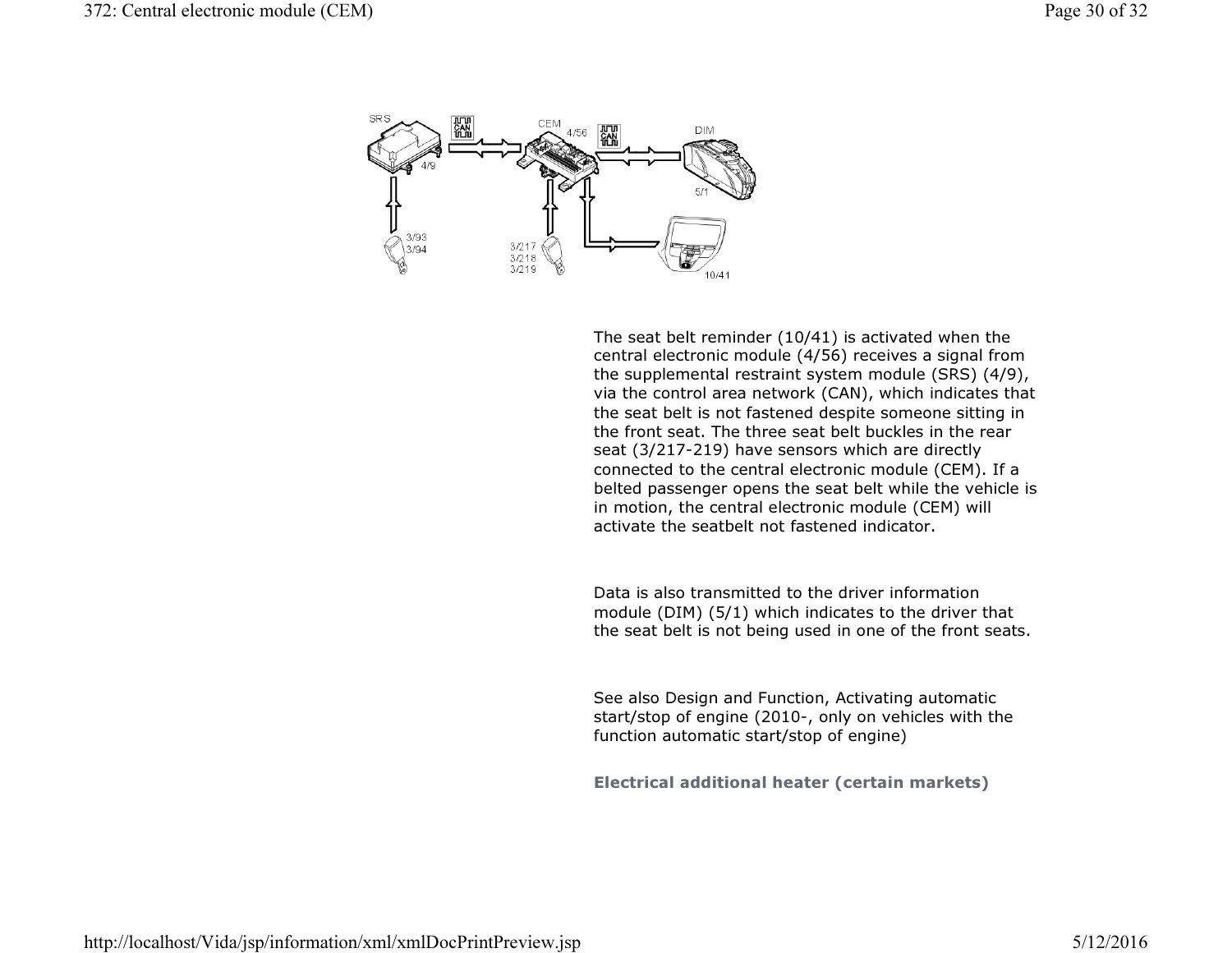

Climate control module (CCM) (3/112) checks the function of the electrical additional heater.

The central electronic module (CEM) transmits information regularly to the climate control module (CCM), for example, about the permitted size of the output voltage.

 The climate control module (CCM) uses this information to prioritize between its loads. The climate control module (CCM) also uses the information to calculate how much output must be used to activate the electrical additional heater (9/41).

 The central electronic module (CEM) (4/56) receives information via the CAN network from the climate control module (CCM).

 The central electronic module (CEM) checks that the output voltage is not too great. See: Function:Currentlimiting

The power consumption of the electrical additional heater is regulated via a pulse-width modulated signalfrom the central electronic module (CEM).

Tire pressure warning (TPMS)